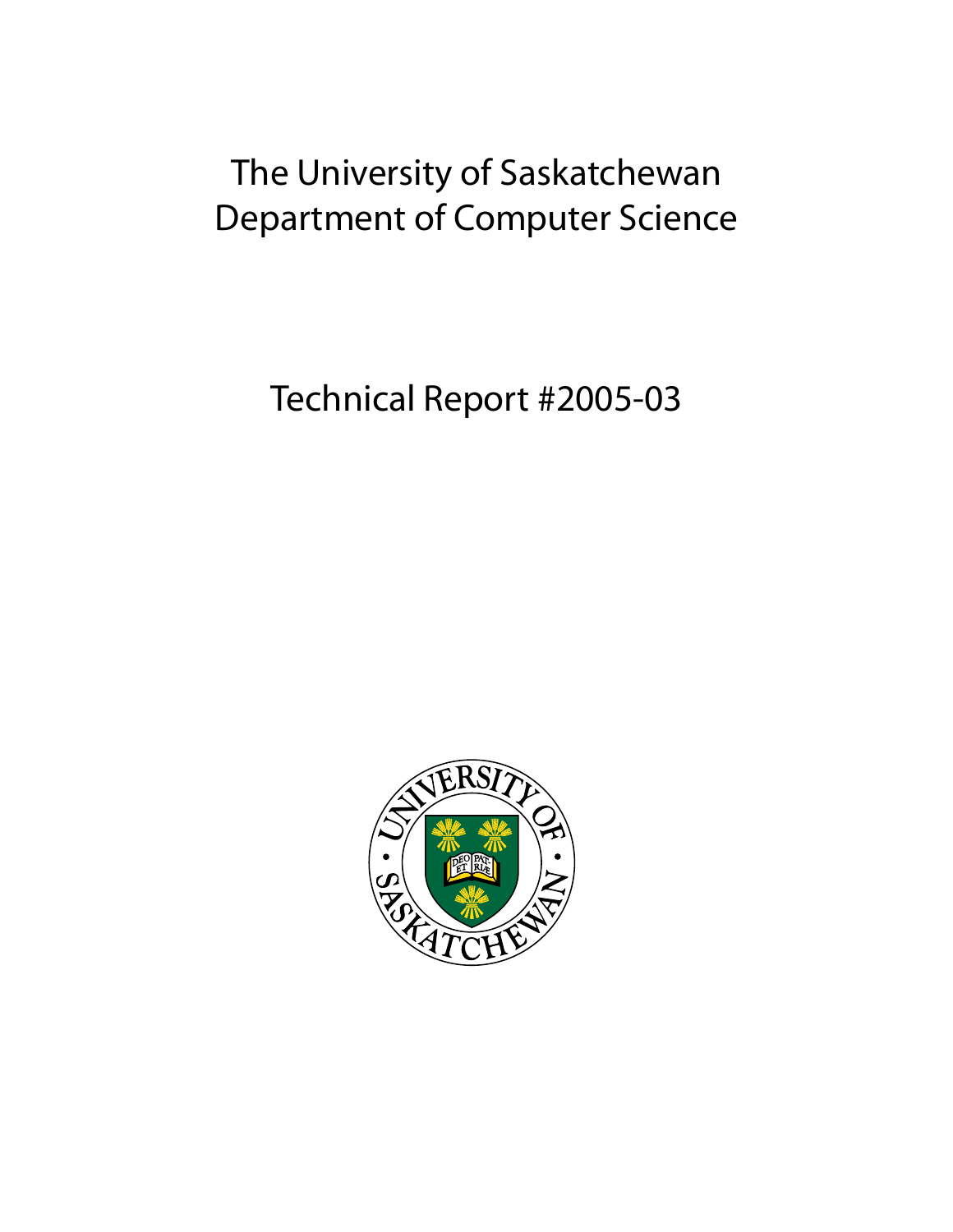# Updating the Partial Singular Value

# Decomposition in Latent Semantic Indexing

Jane E. Tougas $^1$  \*, Henry Stern $^2$ , Raymond J. Spiteri $^3$  \*\*

<sup>1</sup> Faculty of Computer Science, Dalhousie University, Halifax, NS, B3H 1W5, Canada (tougas@cs.dal.ca).

- <sup>2</sup> Faculty of Computer Science, Dalhousie University, Halifax, NS, B3H 1W5, Canada (stern@cs.dal.ca).
- <sup>3</sup> Department of Computer Science, University of Saskatchewan, Saskatoon, SK, S7N 5C9, Canada (spiteri@cs.usask.ca).

Received: date / Revised version: date

Abstract Latent semantic indexing (LSI) is a method of information retrieval that relies heavily on the partial singular value decomposition (PSVD) of the term-document matrix representation of a dataset. Calculating the PSVD of large term-document matrices is computationally expensive; hence in the case where terms or documents are merely added to an existing dataset, it is extremely beneficial to update the previously calculated PSVD to reflect the changes. In this article we show how updating

Send offprint requests to: Jane E. Tougas

<sup>⋆</sup> Research partially supported by NSERC Canada and a Killam scholarship.

<sup>⋆⋆</sup> Research partially supported by a grant from NSERC Canada.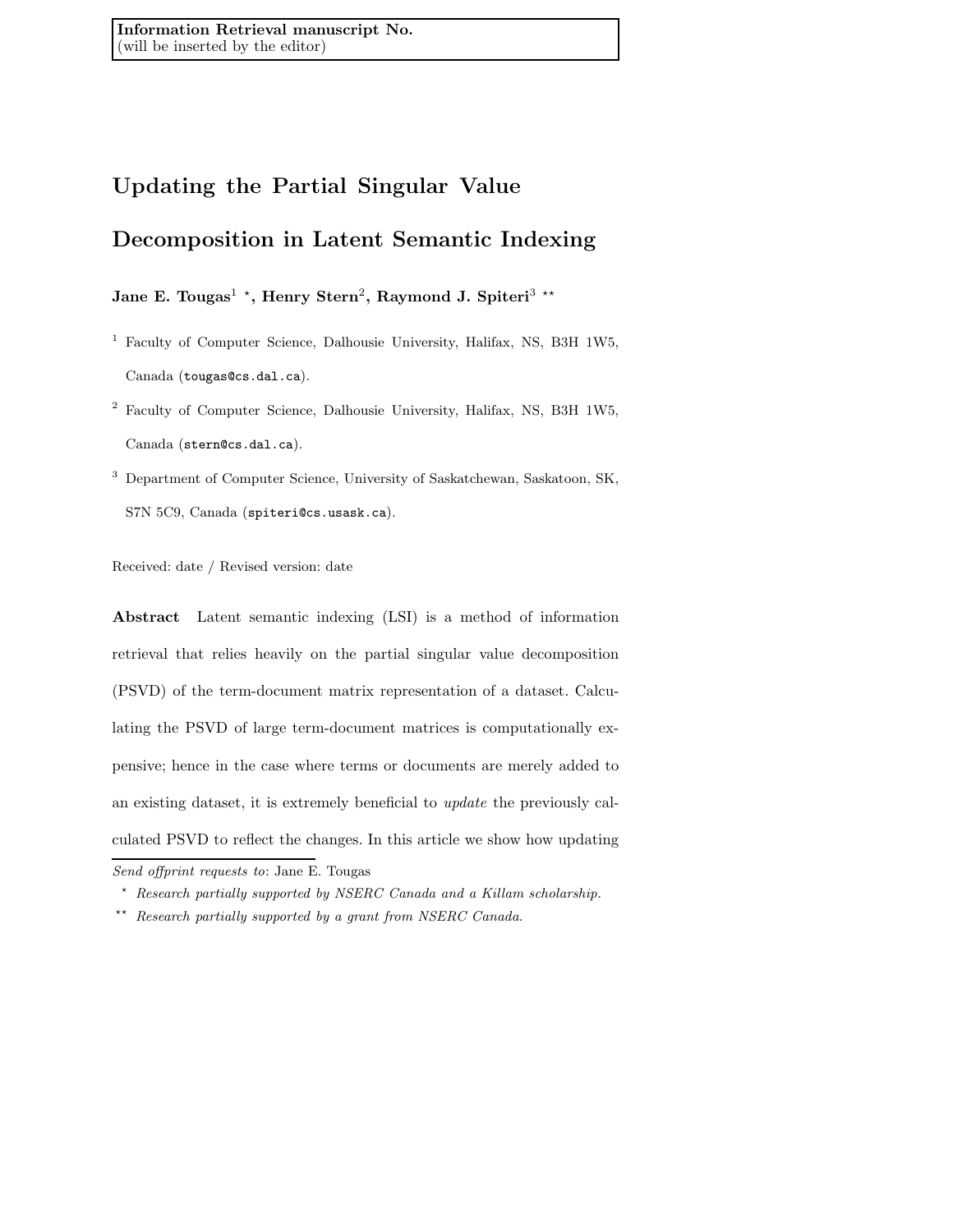can be used in LSI to significantly reduce the computational cost of finding the PSVD without significantly impacting performance. Moreover, we show how the computational cost can be reduced further, again without impacting performance, through a combination of updating and folding-in.

# 1 Introduction

The seemingly disparate fields of information retrieval (IR) and numerical linear algebra (NLA) are closely linked via latent semantic indexing (LSI) [5]. LSI is an IR method based on the vector-space model where a dataset is represented as a term-document matrix. LSI uses a matrix factorization method known as the partial singular value decomposition (PSVD) in an attempt to reduce the problems of precision and recall failure caused by polysemy and synonymy. Many terms have more than one meaning (they are polysemous). When a polysemous term is used in a search query, irrelevant documents about the term's other meaning(s) may be retrieved, degrading the precision level of the results. Moreover, many terms have similar meanings (they are *synonymous*). When a term that has a synonym is used in a query, relevant documents containing the synonym, but not the query term, may be overlooked, degrading the recall level of the results. Research indicates that LSI is more successful in dealing with the problems caused by synonymy than those caused by polysemy [5], but this does not detract from the importance of LSI in IR. As a vector-space model, LSI examines the document collection as a whole and determines which docu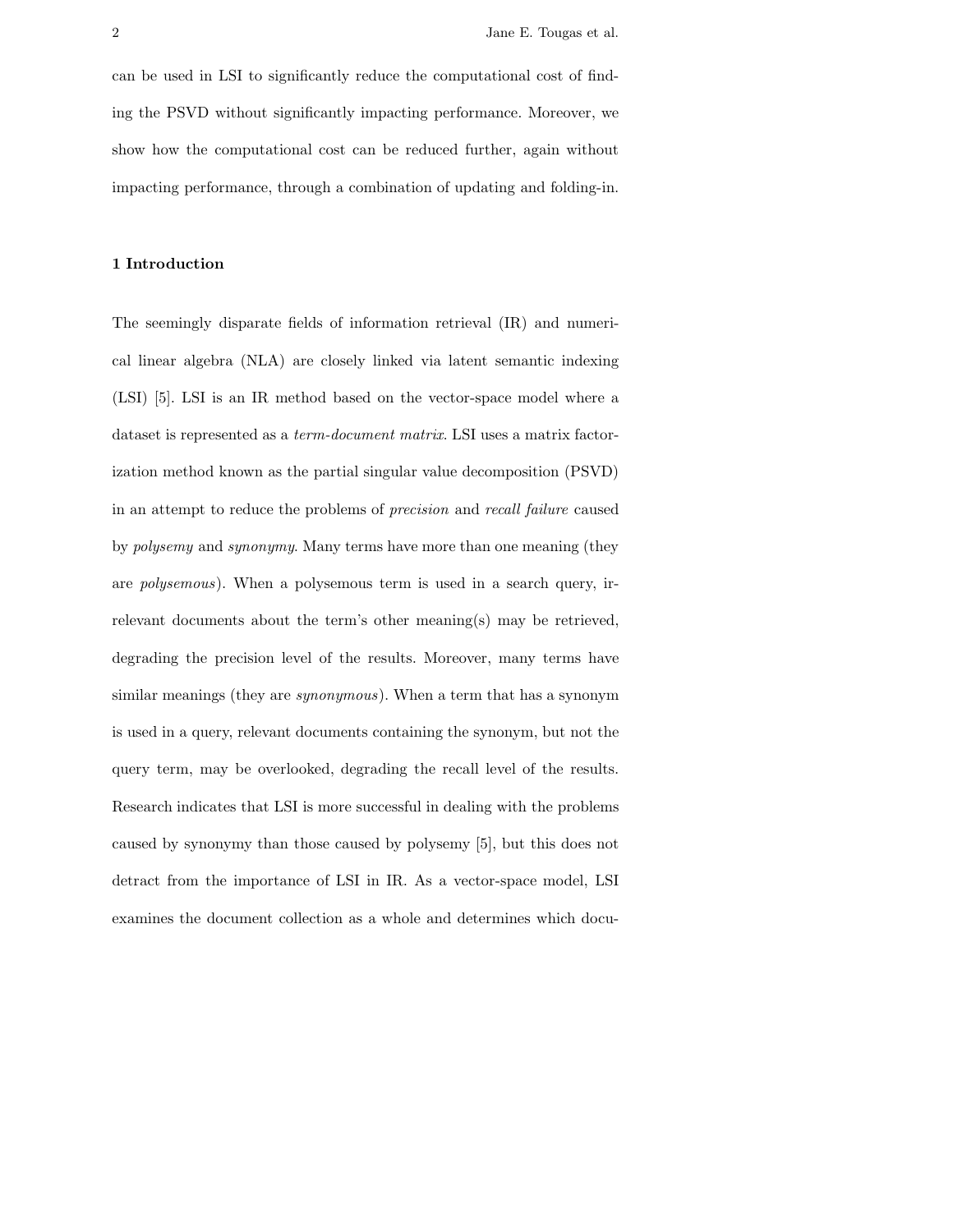ments contain many of the same terms. The more terms that documents have in common, the more closely related the documents are considered to be. This process involves creating a term-document matrix  $\mathbf{A} \in \mathbb{R}^{t \times d}$ , in which there is a column vector for each document, with as many entries as there are semantically significant terms in the documents. Each entry is the weighted frequency of a particular term in a particular document. The term-document matrix represents a t-dimensional space with t-dimensional document vectors, where t is the number of semantically significant terms. Each vector contains the coordinates of that document's location in the t-dimensional space. Queries are also represented as t-dimensional vectors. The vectors of documents and queries with many terms in common will be close together, whereas those with relatively few terms in common will be far apart. The query vectors are projected into the term-document matrix using the PSVD.

Even using the most advanced NLA methods, computing the PSVD of a matrix is an extremely expensive process. Because of the tremendous size of modern databases, a term-document matrix can potentially be very large, with hundreds of thousands or even millions of entries. In LSI, this means that most of the processing time is spent in performing the PSVD calculation [2], [3]. In a rapidly expanding environment, such as the Internet, the term-document matrix is altered often as new documents and terms are added. Recalculating the PSVD of the matrix each time these slight alterations occur is prohibitively expensive. Traditionally, LSI uses a process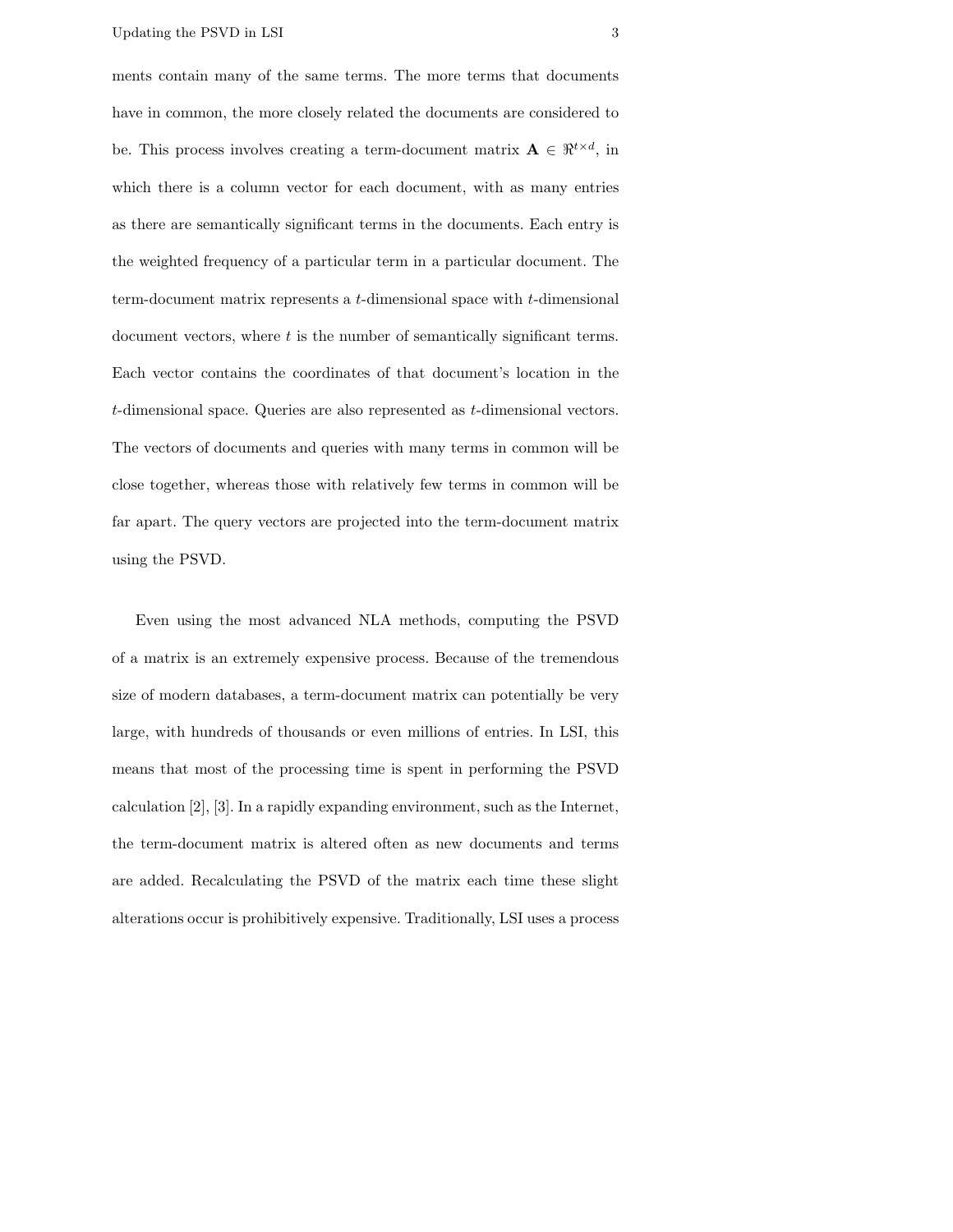known as folding-in to modify the PSVD. Although this method is very efficient, its accuracy may degrade, especially the more it is performed. An efficient and much more accurate approach is to *update* the PSVD; e.g., [6]. In this approach the existing PSVD is modified to reflect the changes to the term-document matrix; i.e., the PSVD of the modified term-document matrix is obtained by modifying the PSVD of the original term-document matrix.

The purpose of this paper is not only to show that updating the PSVD is more accurate than folding-in, but also to show that a combination of folding-in and updating the PSVD (which we call  $folding-up$ ) is an even more attractive option than either folding-in or updating the PSVD on their own. Folding-up offers a significant improvement in computation time when compared to either recomputing the PSVD or just updating the PSVD. At the same time, folding-up provides a level of precision that is not statistically different from that given by recomputing the PSVD each time changes are made to the term-document matrix.

The remainder of the paper proceeds as follows. Section 2 covers background information on the PSVD and on the folding-in process, Section 3 gives a description of the algorithms used for updating the PSVD [6], and Section 5 gives experimental results using the document updating algorithm and the MEDLINE and CRANFIELD data collections [4]. Finally, Section 6 presents our conclusions.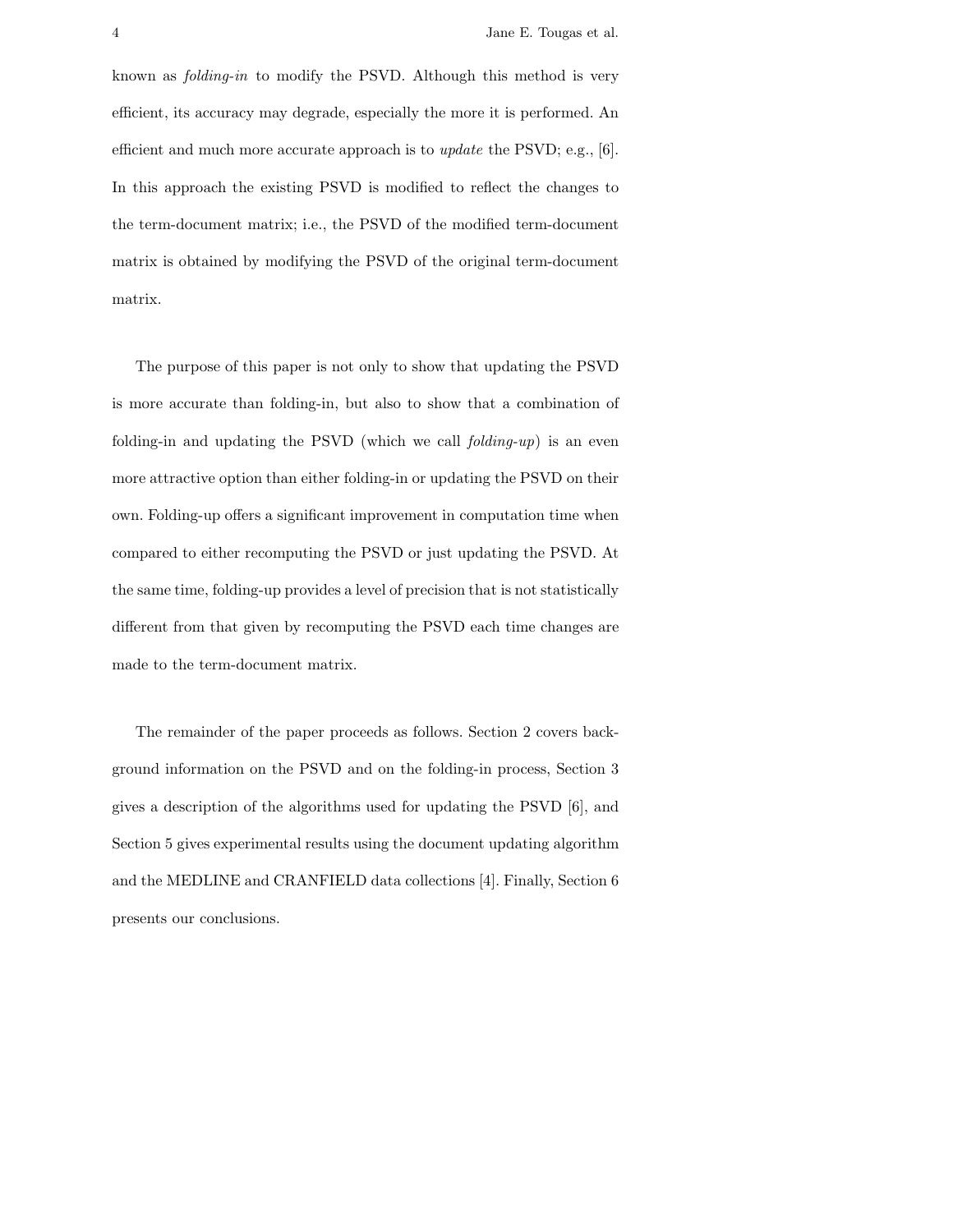# 2 Background

## 2.1 SVD

The SVD is a matrix factorization that can be used to capture the salient features of a matrix by determining important vectors (directions) and quantifying their importance via weighting factors. Given a matrix  $A \in$  $\mathbb{R}^{t \times d}$ , its SVD is written as  $\mathbf{A} = \mathbf{U} \mathbf{\Sigma} \mathbf{V}^T$ , where  $\mathbf{U} \in \mathbb{R}^{t \times t}$ ,  $\mathbf{V} \in \mathbb{R}^{d \times d}$ , and  $\Sigma \in \mathbb{R}^{t \times d}$ . U and V are *orthogonal matrices* containing the left and right *singular vectors* of  $A$  respectively. When  $A$  is a term-document matrix,  **represents the term vectors and**  $**V**$  **represents the document vectors.** The matrix  $\Sigma$  potentially has non-zero entries only on the diagonal. These diagonal entries, denoted  $\sigma_j$  for  $j = 1, 2, ..., \min(m, n)$  and arranged in nonincreasing order, are known as the *singular values* of matrix  $\bf{A}$ . The number of non-zero singular values of a matrix is known as its rank, r.

The SVD can be interpreted as the weighted sum of r rank-one matrices,  $\mathbf{A} = \sum_{j=1}^r \sigma_j \mathbf{u}_j \mathbf{v}_j^T$ , where  $\mathbf{u}_j$  and  $\mathbf{v}_j$  are the *jth* columns of matrices U and V, respectively. This interpretation of the SVD facilitates the formation of lower-rank approximations of **A**. Replacing r in this sum by any k with  $0 \leq k < r$  gives the partial SVD of **A**,  $\mathbf{A}_k = \sum_{j=1}^k \sigma_j \mathbf{u}_j \mathbf{v}_j^T \approx \mathbf{A}$ . In matrix form, this is equivalent to taking  $U_k$  and  $V_k$  to be the first k columns of U and V, and  $\Sigma_k$  to be the leading  $k \times k$  submatrix of  $\Sigma$ , yielding  $\mathbf{A}_k =$  $\mathbf{U}_k \mathbf{\Sigma}_k \mathbf{V}_k^T$ . This approximation can be used to reduce the dimension of the term-document matrix, while eliciting the underlying structure of the data. In LSI, the effect of this huge dimensional reduction on the data is a muting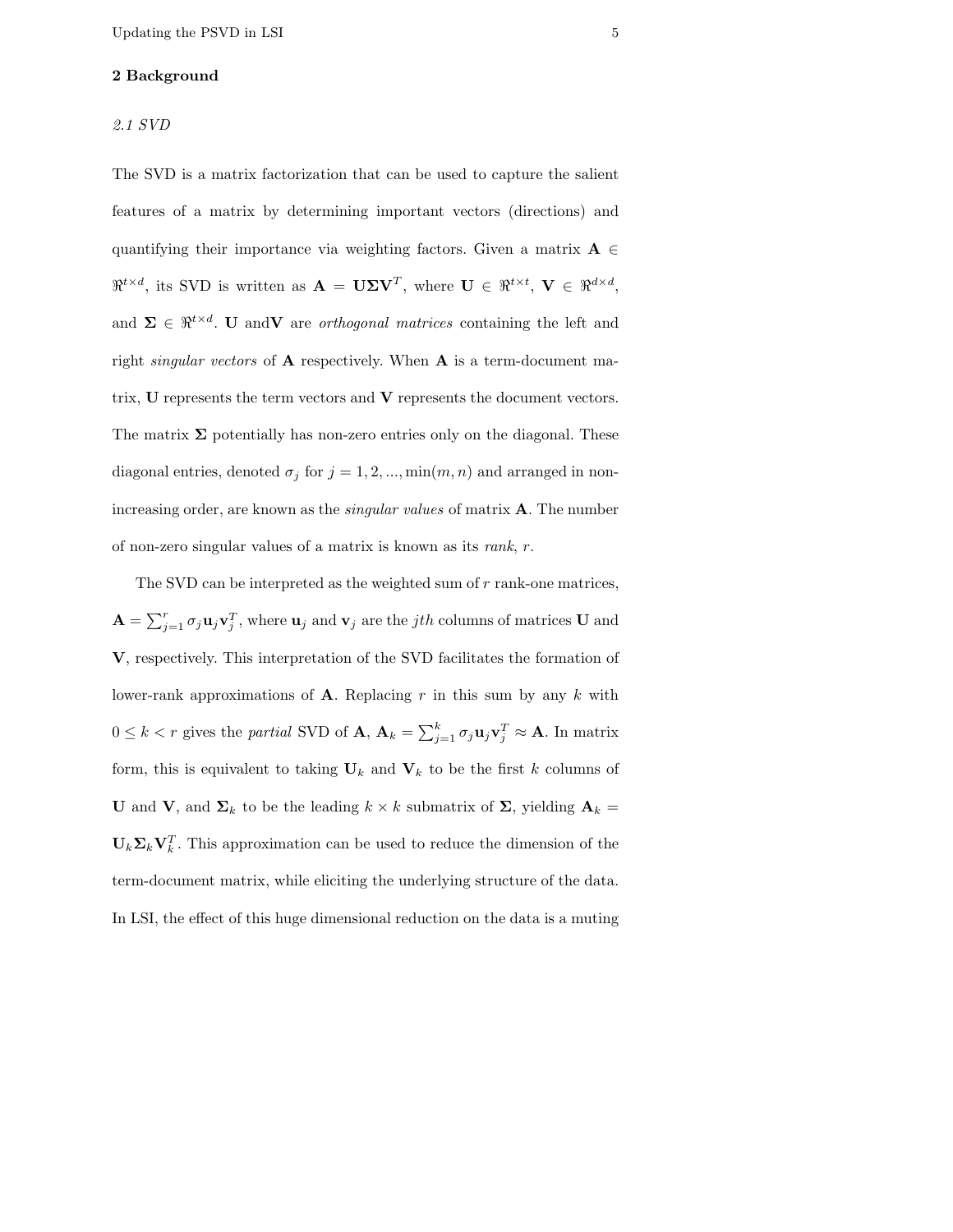of the noise caused by synonymy and an enhancing of the latent patterns that indicate semantically similar terms. This means that  $\mathbf{A}_k$  can actually be a better representation of the data than the original term-document matrix. We note, however, that  $\mathbf{A}_k$  is never explicitly formed; we use the matrices  $U_k, \Sigma_k$ , and  $V_k$  instead. The number of dimensions k to keep in the reduced term-document matrix when  $d$  is very large is still open to study and debate, but experiments indicate that values of k between 100 and 300 typically give the best results [3].

# 2.2 Folding-In

In LSI, when new documents and terms are added to a dataset, it is necessary to modify the PSVD of the term-document matrix to reflect these changes. Because recomputing the PSVD is very expensive, the method of folding-in new documents and terms is often used.

Let  $\mathbf{U}_k \mathbf{\Sigma}_k \mathbf{V}_k^T$  be the PSVD of the term-document matrix  $\mathbf{A} \in \mathbb{R}^{t \times d}$ , where  $t$  is the number of terms,  $d$  is the number of documents, and  $k$  is the number of dimensions used in the PSVD, such that  $\mathbf{U}_k \in \mathbb{R}^{t \times k}, \mathbf{\Sigma}_k \in \mathbb{R}^{k \times k}$ , and  $\mathbf{V}_k \in \mathbb{R}^{d \times k}$ . Let  $\mathbf{D} \in \mathbb{R}^{t \times p}$  be the term-document matrix containing the document vectors to be appended to  $\mathbf{A}$ , where p is the number of new documents.

Because we are using the PSVD,  $\bf{D}$  must be projected into the  $k$ dimensional space, giving  $\mathbf{D}_k$ :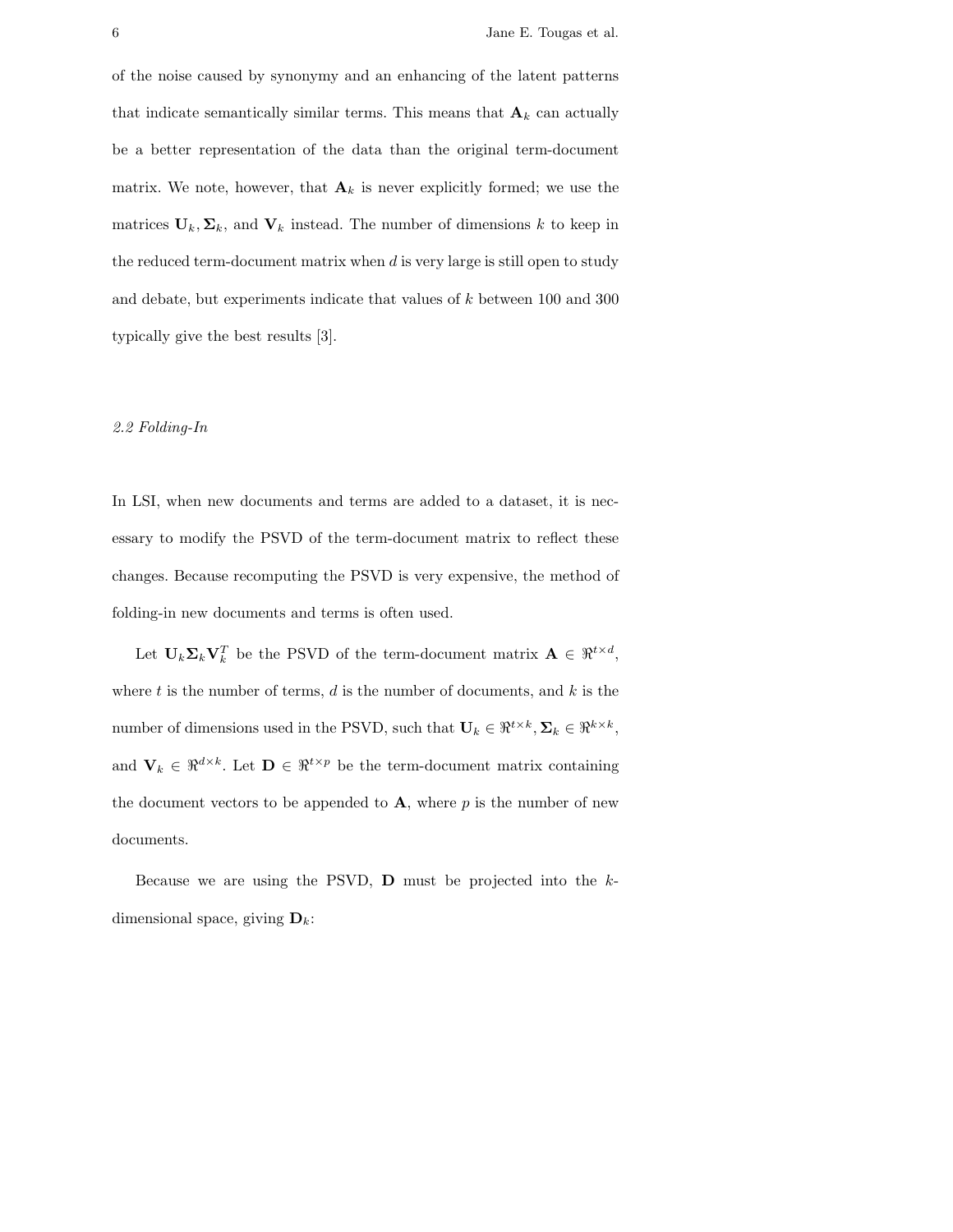$$
\mathbf{D}_k = \mathbf{D}^T \mathbf{U}_k \mathbf{\Sigma}_k^{-1}.
$$

The projection  $\mathbf{D}_k \in \Re^{p \times k}$  is folded-in to the existing PSVD of **A** by appending it to the bottom of  $\mathbf{V}_k$ , giving the modified matrix  $\hat{\mathbf{V}}_k \in \Re^{(d+p)\times k}$ .  $U_k$  and  $\Sigma_k$  are not modified in any way with this method.

Folding-in terms follows a similar process. Let  $\mathbf{T} \in \mathbb{R}^{q \times d}$  be the termdocument matrix containing the term vectors to be appended to  $A$ , where q is the number of new terms.

**T** must be projected into the k-dimensional space, giving  $T_k$ :

$$
\mathbf{T}_k = \mathbf{T} \mathbf{V}_k \mathbf{\Sigma}_k^{-1}.
$$

The projection  $\mathbf{T}_k \in \Re^{q \times k}$  is folded-in to the existing PSVD of **A** by appending it to the bottom of  $\mathbf{U}_k$ , giving the modified matrix  $\hat{\mathbf{U}}_k \in \Re^{(t+p)\times k}$ .  $V_k$  and  $\Sigma_k$  are not modified in any way with this method.

# 3 Updating Methods

Updating the PSVD when the term-document matrix changes is a more complicated process than folding-in. However, the end result (in the absence of roundoff errors) is the exact PSVD of the modified term-document matrix without the expense of recomputing it from scratch. Typically, the PSVD is updated to reflect the new documents that have been added to the document collection. As with folding-in, adding these new documents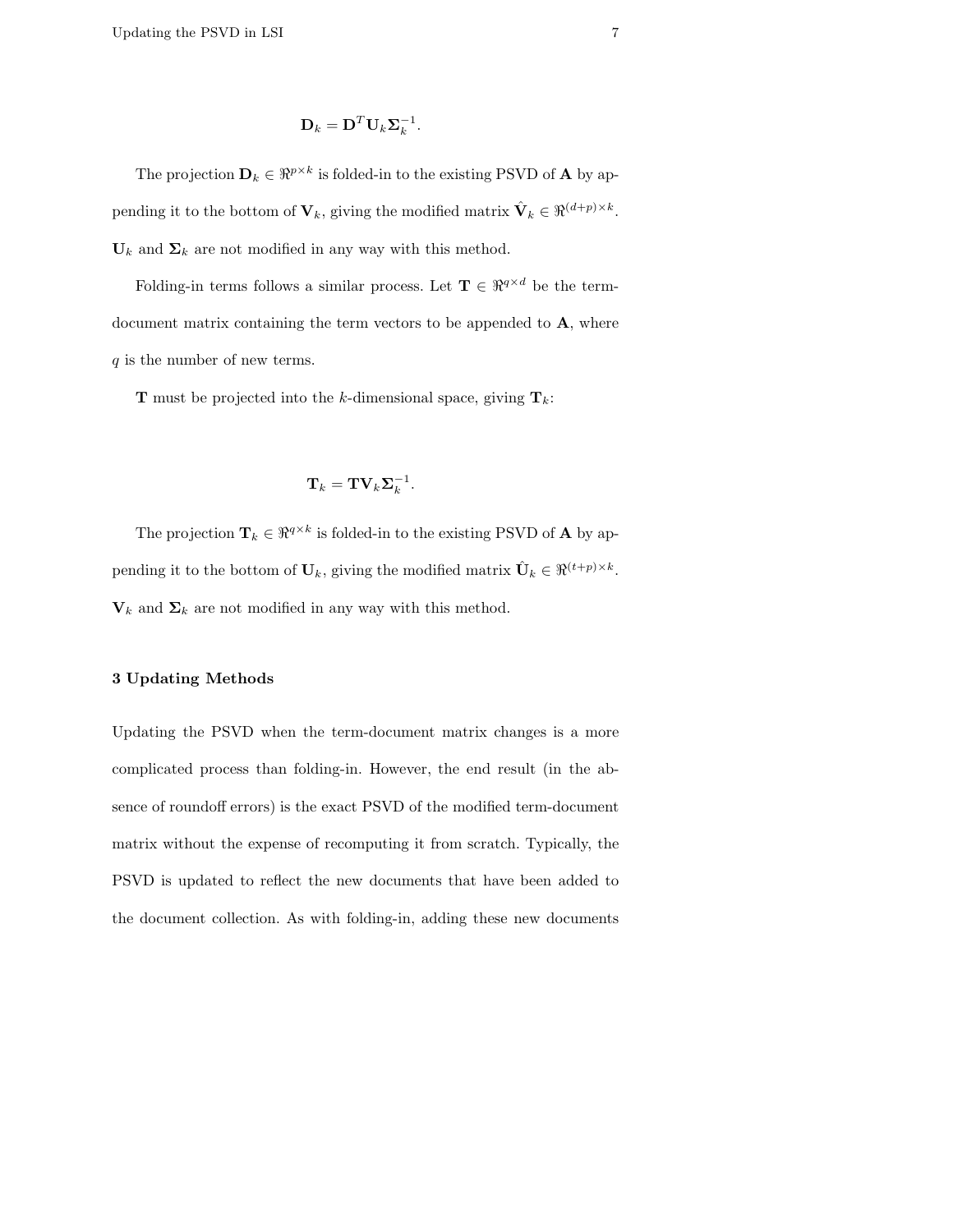will often mean that new terms also need to be added, so the PSVD is then updated to reflect these changes. Finally, another updating method allows the PSVD to be updated again to reflect the changes to the term weights in the term-document matrix caused by the additional documents and terms. Subsection 3.1 describes document updating, 3.2 describes term updating, and 3.3 describes term weight updating. Each of the methods described is based on the updating method introduced by Zha and Simon [6]. This method does require one QR decomposition and one SVD per update; however, these potentially expensive computations are only performed on small intermediate matrices, where the computational complexity scales on the order of the size of the update and/or the reduced dimension  $k$ , not dimensions of the original matrix (see below).

As before, let  $\mathbf{A}_k = \mathbf{U}_k \mathbf{\Sigma}_k \mathbf{V}_k^T$  be the PSVD of the term-document matrix  $\mathbf{A} \in \mathbb{R}^{t \times d}$ , where t is the number of terms, d is the number of documents, and  $k$  is the number of dimensions used in the PSVD. It is assumed that the PSVD of A has been computed by some means prior to updating.

In the following, we let  $I_n$  denote the identity matrix of size n.

#### 3.1 Updating documents

Let  $\mathbf{D} \in \Re^{t \times p}$  be the term-document matrix containing the document vectors to be appended to  $\mathbf{A}$ , where p is the number of new documents, and let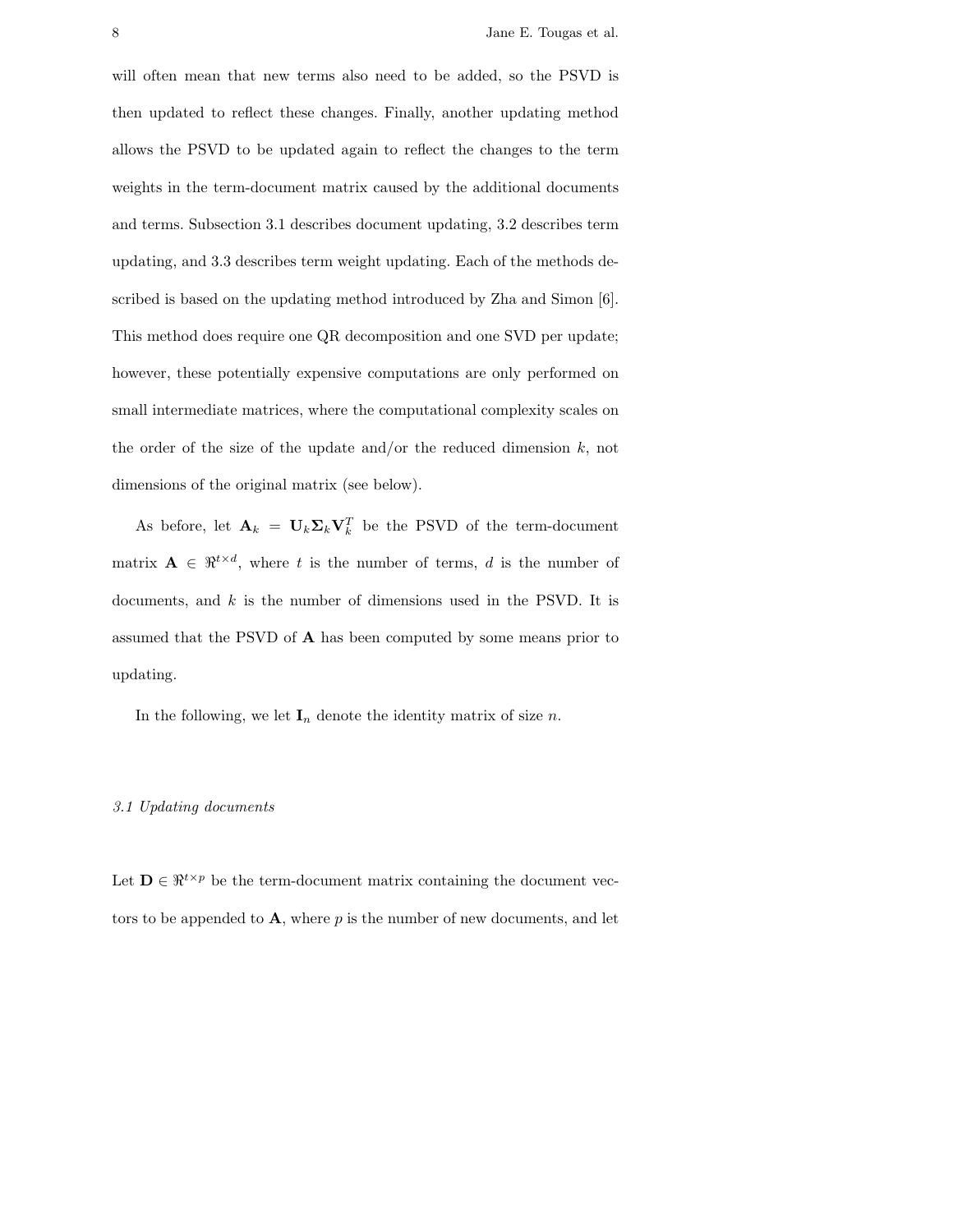$\tilde{\mathbf{A}} = [\mathbf{A}, \mathbf{D}]$  be the updated term-document matrix. The following method updates the PSVD of  $\mathbf A$  to give the PSVD of  $\tilde{\mathbf A}$ .

Let  $\hat{\mathbf{D}} \in \Re^{t \times p} = (\mathbf{I}_t - \mathbf{U}_k \mathbf{U}_k^T) \mathbf{D}.$ 

Form the QR decomposition of  $\hat{\mathbf{D}}$  such that  $\mathbf{Q}_{\mathbf{D}}\mathbf{R}_{\mathbf{D}} = \hat{\mathbf{D}}$ , where  $\mathbf{Q}_{\mathbf{D}} \in$  $\mathbb{R}^{t \times p}$  is orthonormal, and  $\mathbf{R}_{\mathbf{D}} \in \mathbb{R}^{p \times p}$  is upper triangular. Then

$$
\tilde{\mathbf{A}} = [\mathbf{A}, \mathbf{D}] \approx [\mathbf{A}_k, \mathbf{D}] = [\mathbf{U}_k, \mathbf{Q_D}] \begin{bmatrix} \mathbf{\Sigma}_k & \mathbf{U}_k^T \mathbf{D} \\ \mathbf{0} & \mathbf{R_D} \end{bmatrix} \begin{bmatrix} \mathbf{V}_k^T & \mathbf{0} \\ \mathbf{0} & \mathbf{I}_p \end{bmatrix}
$$

Now let  $\hat{\mathbf{A}} \in \Re^{(k+p) \times (k+p)}$  be the matrix defined by

$$
\hat{\mathbf{A}} = \begin{bmatrix} \mathbf{\Sigma}_k & \mathbf{U}_k^T \mathbf{D} \\ \mathbf{0} & \mathbf{R} \mathbf{D} \end{bmatrix}.
$$

Form the SVD of  $\hat{A}$  such that

$$
\hat{\mathbf{A}} = \begin{bmatrix} \hat{\mathbf{U}}_k, \hat{\mathbf{U}}_p \end{bmatrix} \begin{bmatrix} \hat{\mathbf{\Sigma}}_k & \mathbf{0} \\ \mathbf{0} & \hat{\mathbf{\Sigma}}_p \end{bmatrix} \begin{bmatrix} \hat{\mathbf{V}}_k, \hat{\mathbf{V}}_p \end{bmatrix}^T,
$$

where  $\hat{\mathbf{U}}_k \in \mathbb{R}^{(k+p)\times k}$ ,  $\hat{\mathbf{\Sigma}}_k \in \mathbb{R}^{k\times k}$ , and  $\hat{\mathbf{V}}_k \in \mathbb{R}^{(k+p)\times k}$ . Then the PSVD of

 $\tilde{\mathbf{A}}$  in k dimensions (the updated PSVD) is

$$
\tilde{\mathbf{A}}_k = \left( \left[ \mathbf{U}_k, \mathbf{Q}_{\mathbf{D}} \right] \hat{\mathbf{U}}_k \right) \hat{\mathbf{\Sigma}}_k \left( \begin{bmatrix} \mathbf{V}_k & \mathbf{0} \\ \mathbf{0} & \mathbf{I}_p \end{bmatrix} \hat{\mathbf{V}}_k \right)^T.
$$

.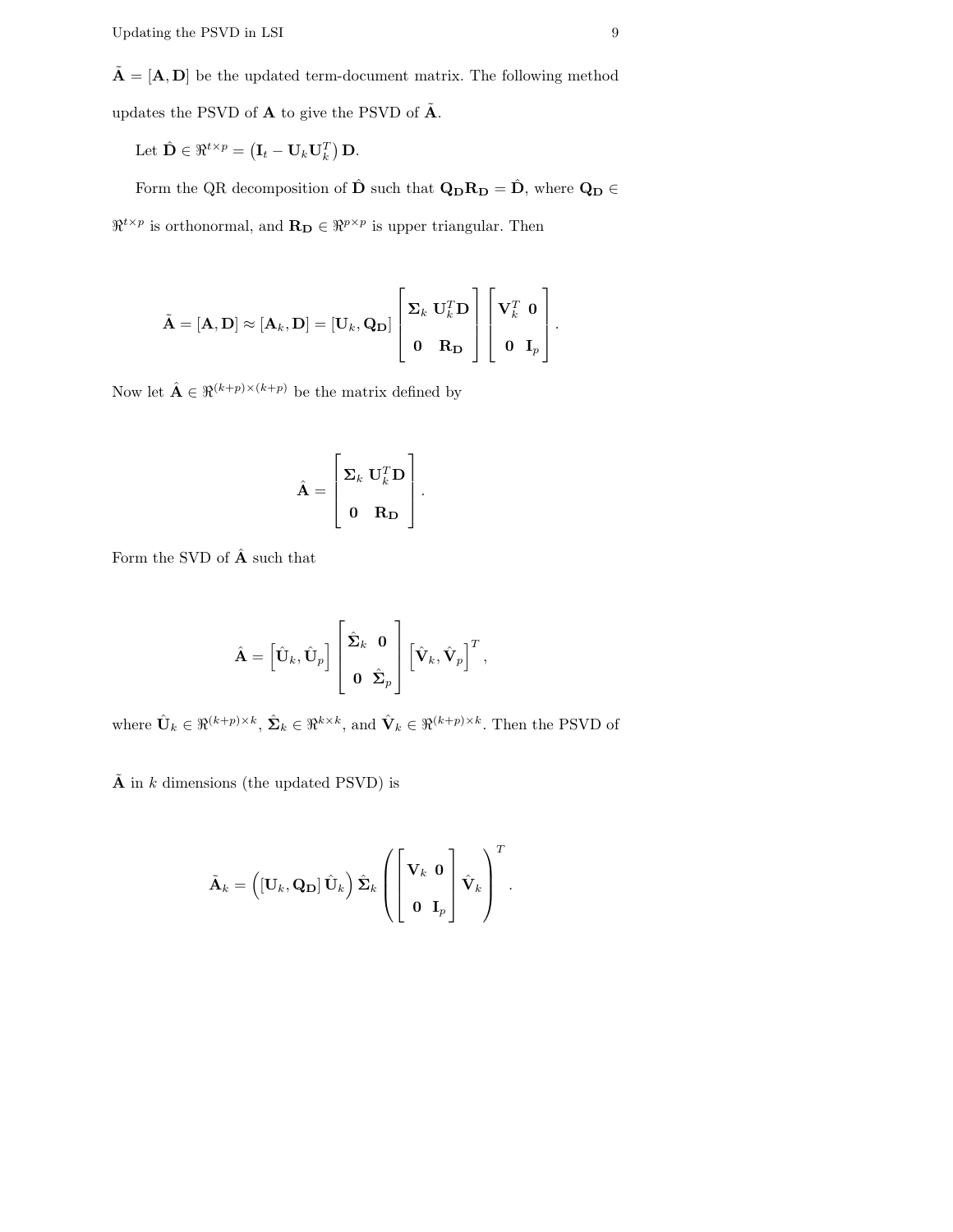# 3.2 Updating terms

Let  $\mathbf{T} \in \mathbb{R}^{q \times d}$  be the term-document matrix containing the term vectors to be appended to  $A$ , where  $q$  is the number of new documents, and let  $\tilde{\mathbf{A}} = [\mathbf{A}, \mathbf{T}]$  be the updated term-document matrix. The following method updates the PSVD of  $\mathbf A$  to give the PSVD of  $\tilde{\mathbf A}$ .

Let  $\hat{\mathbf{T}} \in \Re^{d \times q} = (\mathbf{I}_{\mathbf{d}} - \mathbf{V}_k \mathbf{V}_k^T) \mathbf{T}^T$ .

Form the QR decomposition of  $\hat{\mathbf{T}}$  such that  $\mathbf{Q_T}\mathbf{R_T} = \hat{\mathbf{T}}$ , where  $\mathbf{Q_T} \in$  $\Re^{d \times q}$  is orthonormal, and  $\mathbf{R_T} \in \Re^{q \times q}$  is upper triangular. Then

$$
\tilde{\mathbf{A}} = \begin{bmatrix} \mathbf{A} \\ \mathbf{T} \end{bmatrix} \approx \begin{bmatrix} \mathbf{A}_k \\ \mathbf{T} \end{bmatrix} = \begin{bmatrix} \mathbf{U}_k & \mathbf{0} \\ \mathbf{0} & \mathbf{I}_q \end{bmatrix} \begin{bmatrix} \mathbf{\Sigma}_k & \mathbf{0} \\ \mathbf{T} \mathbf{V}_k & \mathbf{R}^T_{\mathbf{T}} \end{bmatrix} [\mathbf{V}_k, \mathbf{Q_T}]^T.
$$

Now let  $\hat{\mathbf{A}} \in \Re^{(k+q)\times (k+q)}$  be the matrix defined by

$$
\hat{\mathbf{A}} = \begin{bmatrix} \mathbf{\Sigma}_k & \mathbf{0} \\ \mathbf{T} \mathbf{V}_k & \mathbf{R}_\mathbf{T}^T \end{bmatrix}.
$$

Form the SVD of  $\hat{\mathbf{A}}$  such that

$$
\hat{\mathbf{A}} = \begin{bmatrix} \bar{\mathbf{U}}_k, \bar{\mathbf{U}}_q \end{bmatrix} \begin{bmatrix} \bar{\mathbf{\Sigma}}_k & \mathbf{0} \\ \mathbf{0} & \bar{\mathbf{\Sigma}}_q \end{bmatrix} \begin{bmatrix} \bar{\mathbf{V}}_k, \bar{\mathbf{V}}_q \end{bmatrix}^T,
$$

where  $\bar{\mathbf{U}}_k \in \mathbb{R}^{(k+q)\times k}$ ,  $\bar{\mathbf{\Sigma}}_k \in \mathbb{R}^{k\times k}$ , and  $\bar{\mathbf{V}}_k \in \mathbb{R}^{(k+q)\times k}$ . Then the PSVD of

 $\tilde{\mathbf{A}}$  in k dimensions (the updated PSVD) is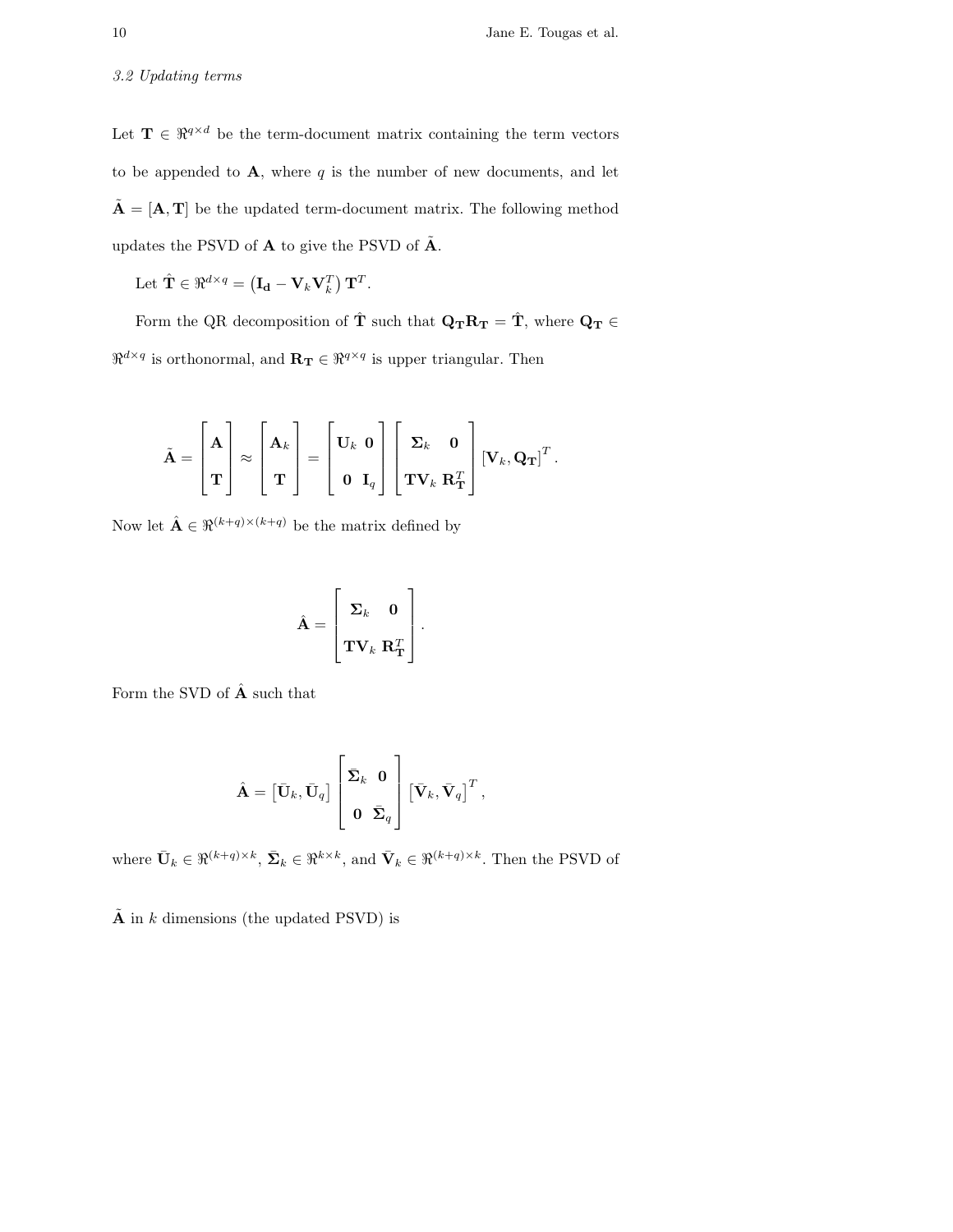$$
\tilde{\mathbf{A}}_k = \left( \begin{bmatrix} \mathbf{U}_k & \mathbf{0} \\ \mathbf{0} & \mathbf{I}_q \end{bmatrix} \bar{\mathbf{U}}_k \right) \bar{\mathbf{\Sigma}}_k \left( [\mathbf{V}_k, \mathbf{Q_T}] \bar{\mathbf{V}}_k \right)^T.
$$

#### 3.3 Updating term weights

Let  $\mathbf{S} \in \mathbb{R}^{t \times s}$ , where s is the number of terms whose term weights need adjusting, be a selection matrix in which each column contains one 1, and all other entries are zero. Let  $\mathbf{W} \in \mathbb{R}^{d \times s}$  be the matrix in which each column  $W_i$  contains the difference between the old term weights and the new term weights for the term  $i.$  Let  $\tilde{\mathbf{A}} = \mathbf{A} + \mathbf{S}\mathbf{W}^T$  be the adjusted term-document matrix. The following method updates the PSVD of A to give the PSVD of  $\tilde{\mathbf{A}}$ .

Let 
$$
\hat{\mathbf{S}} \in \mathbb{R}^{t \times s} = (\mathbf{I}_t - \mathbf{U}_k \mathbf{U}_k^T) \mathbf{S}
$$
; let  $\hat{\mathbf{W}} \in \mathbb{R}^{d \times s} = (\mathbf{I}_d - \mathbf{V}_k \mathbf{V}_k^T) \mathbf{W}$ .

Form the QR decomposition of  $\hat{\bf S}$  such that  ${\bf Q}_{{\bf M}}{\bf R}_{{\bf M}}=\hat{\bf S},$  where  ${\bf Q}_{{\bf M}}\in$  $\mathbb{R}^{t \times s}$  is orthonormal, and  $\mathbf{R}_{\mathbf{M}} \in \mathbb{R}^{s \times s}$  is upper triangular.

Form the QR decomposition of  $\hat{\mathbf{W}}$  such that  $\mathbf{Q_N}\mathbf{R_N} = \hat{\mathbf{W}}$ , where  $\mathbf{Q_N} \in \mathbb{R}$  $\Re^{d\times s}$  is orthonormal, and  $\mathbf{R}_{\mathbf{N}} \in \Re^{s\times s}$  is upper triangular. Then

$$
\tilde{\mathbf{A}} = \mathbf{A} + \mathbf{S}\mathbf{W}^T
$$
\n
$$
\approx \mathbf{A}_k + \mathbf{S}\mathbf{W}^T = \left[\mathbf{U}_k, \mathbf{Q}_M\right] \left( \begin{bmatrix} \mathbf{\Sigma}_k & \mathbf{0} \\ \mathbf{0} & \mathbf{0} \end{bmatrix} + \begin{bmatrix} \mathbf{U}_k^T \mathbf{S} \\ \mathbf{R}_M \end{bmatrix} \begin{bmatrix} \mathbf{V}_k^T \mathbf{W} \\ \mathbf{R}_N \end{bmatrix}^T \right) \left[\mathbf{V}_k, \mathbf{Q}_N\right]^T
$$

Now let  $\hat{\mathbf{A}} \in \Re^{(k+s)\times (k+s)}$  be the matrix defined by

.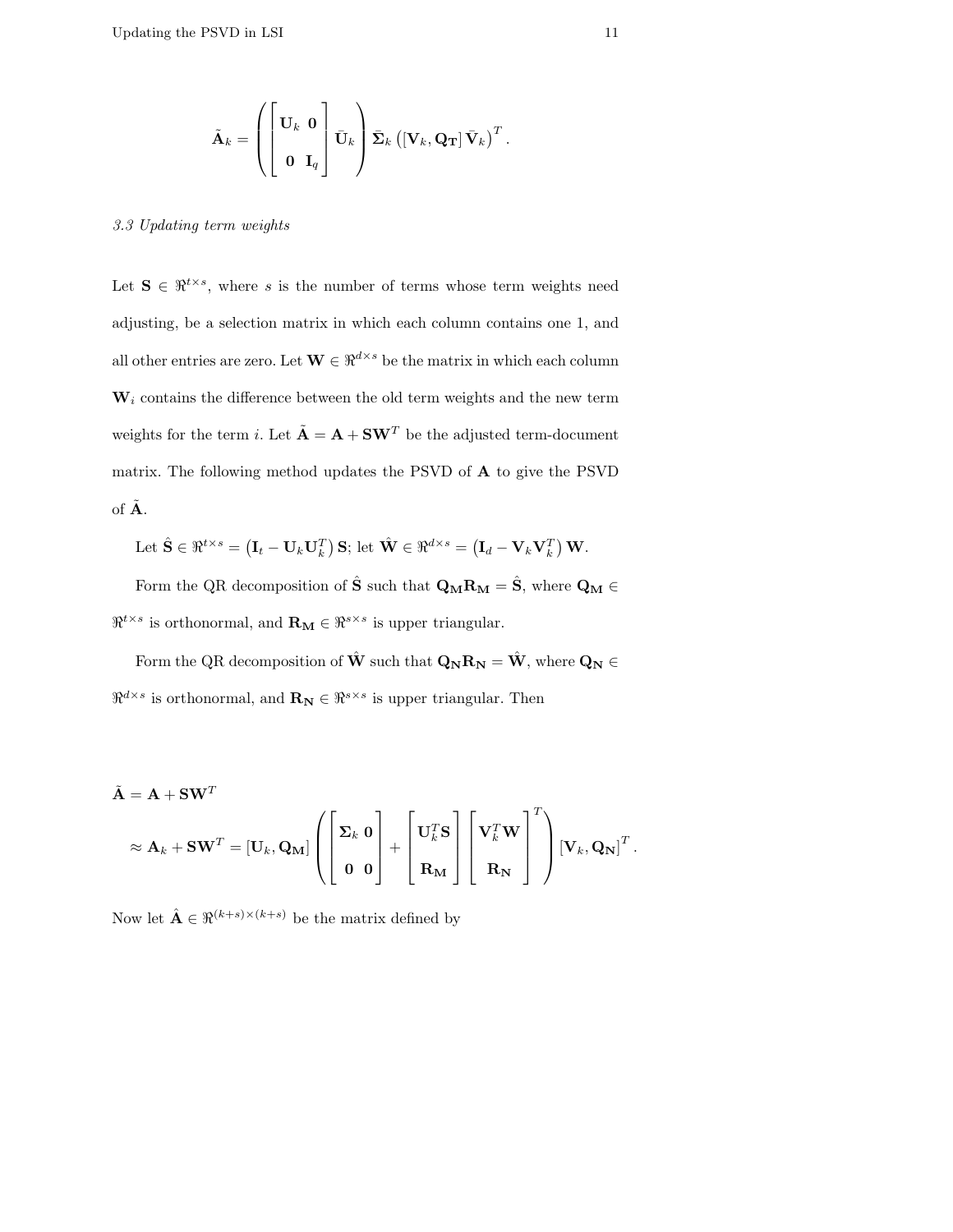.

$$
\hat{\mathbf{A}} = \begin{bmatrix} \mathbf{\Sigma}_k & \mathbf{0} \\ \mathbf{0} & \mathbf{0} \end{bmatrix} + \begin{bmatrix} \mathbf{U}_k^T \mathbf{S} \\ \mathbf{R}_{\mathbf{M}} \end{bmatrix} \begin{bmatrix} \mathbf{V}_k^T \mathbf{W} \\ \mathbf{R}_{\mathbf{N}} \end{bmatrix}^T
$$

Form the SVD of  $\hat{A}$  such that

$$
\hat{\mathbf{A}} = \begin{bmatrix} \tilde{\mathbf{U}}_k, \tilde{\mathbf{U}}_s \end{bmatrix} \begin{bmatrix} \tilde{\mathbf{\Sigma}}_k & \mathbf{0} \\ \mathbf{0} & \tilde{\mathbf{\Sigma}}_s \end{bmatrix} \begin{bmatrix} \tilde{\mathbf{V}}_k, \tilde{\mathbf{V}}_s \end{bmatrix}^T,
$$

where  $\tilde{\mathbf{U}}_k \in \mathbb{R}^{(k+s)\times k}$ ,  $\tilde{\mathbf{\Sigma}}_k \in \mathbb{R}^{k\times k}$ , and  $\tilde{\mathbf{V}}_k \in \mathbb{R}^{(k+s)\times k}$ . Then the PSVD of

 $\tilde{A}$  in k dimensions (the updated PSVD) is

$$
\tilde{\mathbf{A}}_k = \left( \left[ \mathbf{U}_k, \mathbf{Q}_\mathbf{M} \right] \tilde{\mathbf{U}}_k \right) \tilde{\boldsymbol{\Sigma}}_k \left( \left[ \mathbf{V}_k, \mathbf{Q}_\mathbf{N} \right] \tilde{\mathbf{V}}_k \right)^T.
$$

#### 4 Folding-up

It is well known that folding-in is a very inexpensive way compared to recomputing the PSVD to incorporate new information []. However, because the matrices  $\mathbf{V}_k$  and  $\Sigma_k$  are never changed, the quality of the results produced by folding-in can be expected to deteriorate (perhaps even rapidly) after even only a small number of updates. On the other hand, updating the PSVD gives exactly the same result (to within rounding errors) as recomputing the PSVD, with significantly less computational expense. However, it is still significantly more computationally expensive than folding-in. We now describe a method which we call folding-up that uses a combination of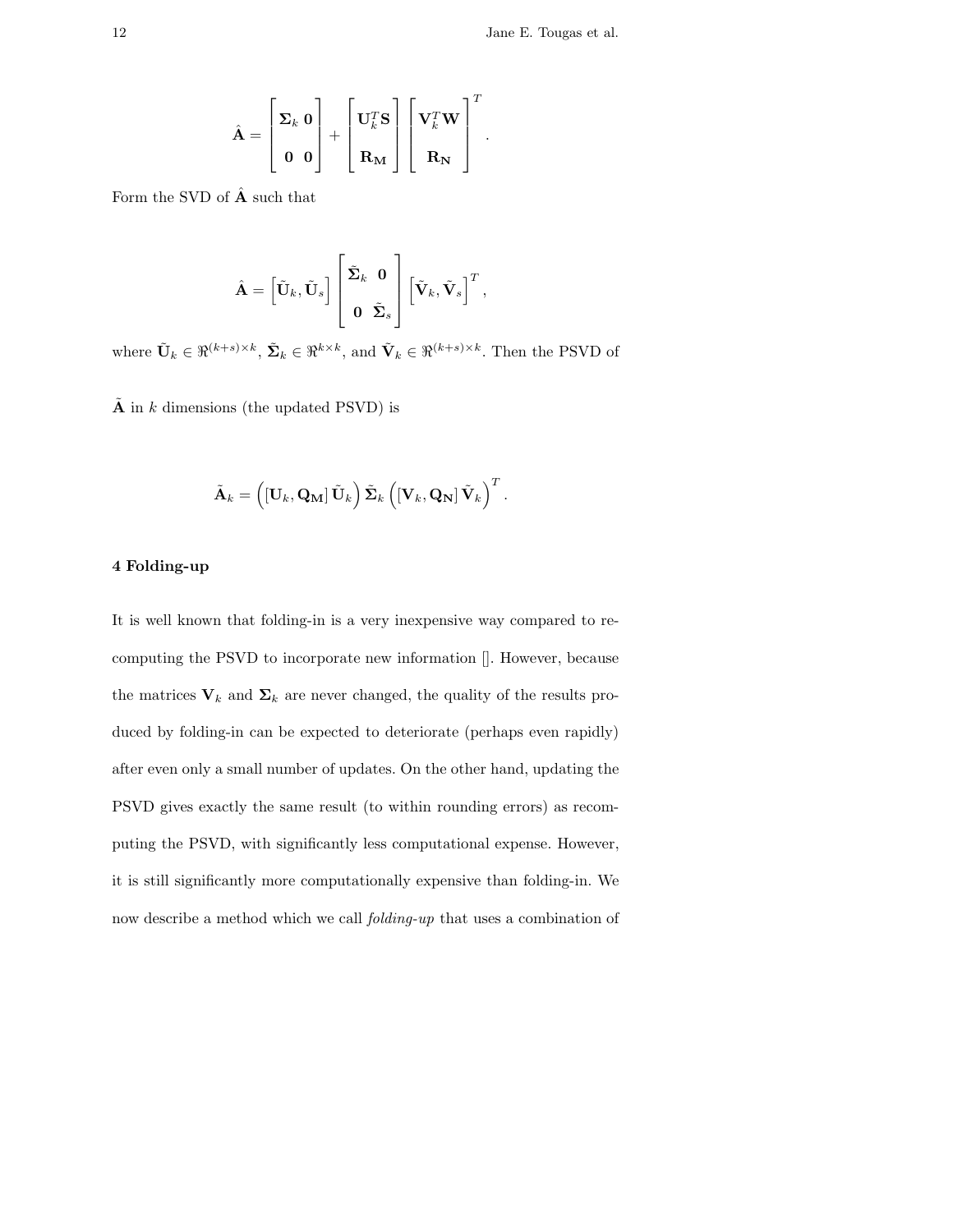folding-in and updating at each increment in order to reduce the computational expense of updating even further without significantly degrading the results.

The idea behind folding-up is to fold-in documents until the number of documents folded-in reaches a pre-selected percentage of the current termdocument matrix. If no updates have previously been done, the current term-document matrix is the initial matrix; otherwise it is the last updated term-document matrix. Once the number of documents that have been folded-in reaches the pre-selected percentage of the original matrix, the vectors that have been appended to  $V_k$  during folding-in are discarded. The PSVD is then updated to reflect the addition of all of the document vectors that have been folded-in since the last update. These document vectors are then discarded. The process then continues with folding-in until the next update.

The process of folding-up has the overhead of saving the document vectors that are being folded-in between updates; however, it repays this cost with a saving in computation time, coupled with the precision advantages of updating. We demonstrate by means of examples below that folding-in produces results that are not statistically different from those produced by recomputing the PSVD.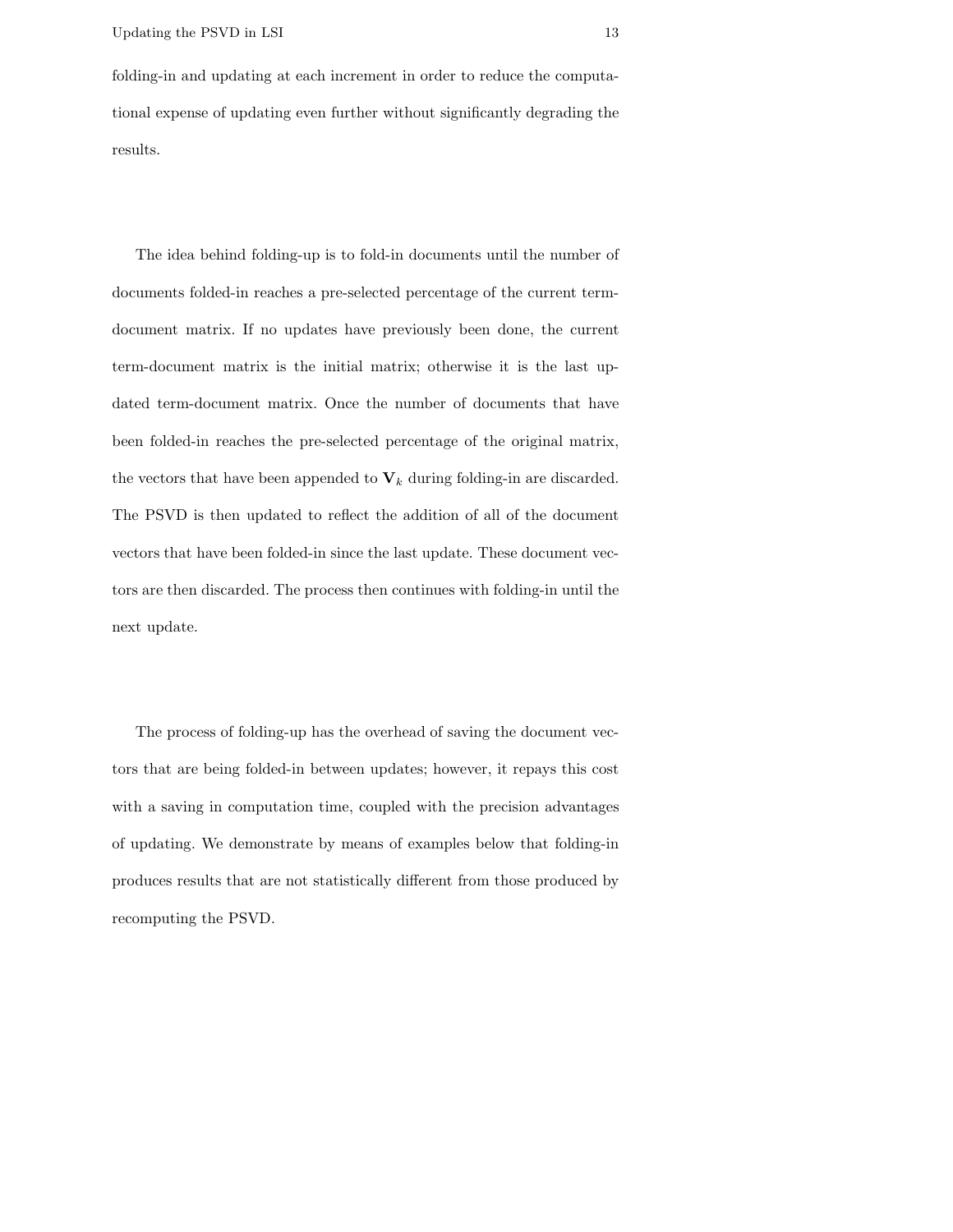# 5 Experiments

The experiments in this section are run using Matlab Release 13 on an Ultra3 SunFire V880 (Solaris 8 operating system). Examples 5.1–5.2 use the MEDLINE text collection [4], containing 1033 documents and 30 queries. Removing semantically insignificant terms and stemming the remaining terms gives a term-document matrix  $\mathbf{A}_{\text{MED}} \in \mathbb{R}^{5735 \times 1033}$ . Examples 5.3– 5.4 use the CRANFIELD text collection [4], containing 1400 documents and 225 queries. For this collection, no stemming is done, but semantically insignificant words are removed, giving a term-document matrix  $\mathbf{A}_{\text{CRAN}} \in \mathbb{R}^{5321 \times 1400}$ . For each text collection, we use a term frequency inverse document frequency (tfidf) weighting scheme [1]. The measure of similarity is the cosine of the angle between query and document vectors.

For each example, we start with a term-document matrix and incrementally update it with document vectors until the size of its column space has approximately doubled. Because the results from recomputing the PSVD represent what the other methods are attempting to reproduce, we then compare the final average precision obtained for folding-in, updating, and folding-up in each example with recomputing the PSVD. The statistical comparisons are made pairwise using a non-parametric Kruskal-Wallis test at significance level 0.05. In each case, the average precision for each of the queries at 11 standard recall levels  $(0\%, 10\%, \dots, 100\%)$  is averaged to produce the overall average precision at each increment of each experiment. For each method used, we plot the average precision at each of these increments,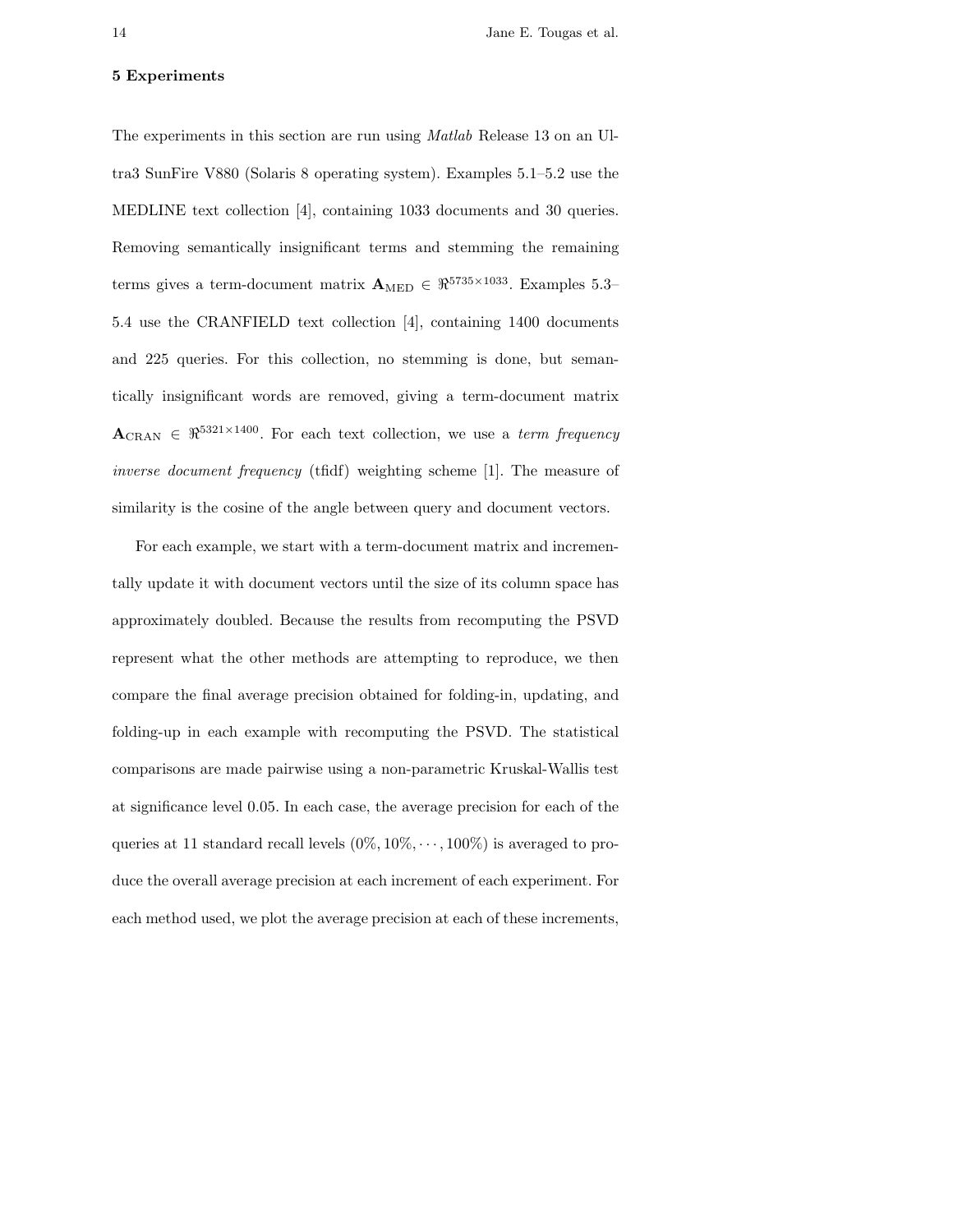starting with the initial term-document matrix. All PSVDs are computed using the *Matlab* function svds, with  $k = 125$  for the MEDLINE collection and  $k = 300$  for the CRANFIELD collection, where k is the number of singular values and corresponding left and right singular vectors computed. For the sake of brevity, the experiments described use only document updating. We note that similar results are produced using term updating.

## 5.1 Example 1

We partition  $\mathbf{A}_{\text{MED}} \in \mathbb{R}^{5735 \times 1033}$  so that the first 533 columns are used as the initial term-document matrix, and the remaining columns are added incrementally in groups of size 10. We compare the average precision (as described above) for four methods: recomputing the PSVD at each increment, folding-in at each increment, updating at each increment, and folding-up with folding-in at each increment and updates occurring when the number of documents folded-in reaches approximately 14% of the size of the initial matrix for the first update, and of the updated matrix thereafter.

As expected, Figure 1 shows that the average precision for folding-in deteriorates rapidly relative to recomputing the PSVD; the final average precision is significantly different from that of recomputing the PSVD ( $p =$ 0.02).

The average precision for updating does not begin to deteriorate until the initial matrix is more than one and a half times its original size, and the increments are less than 1.25% of the size of the matrix; the final average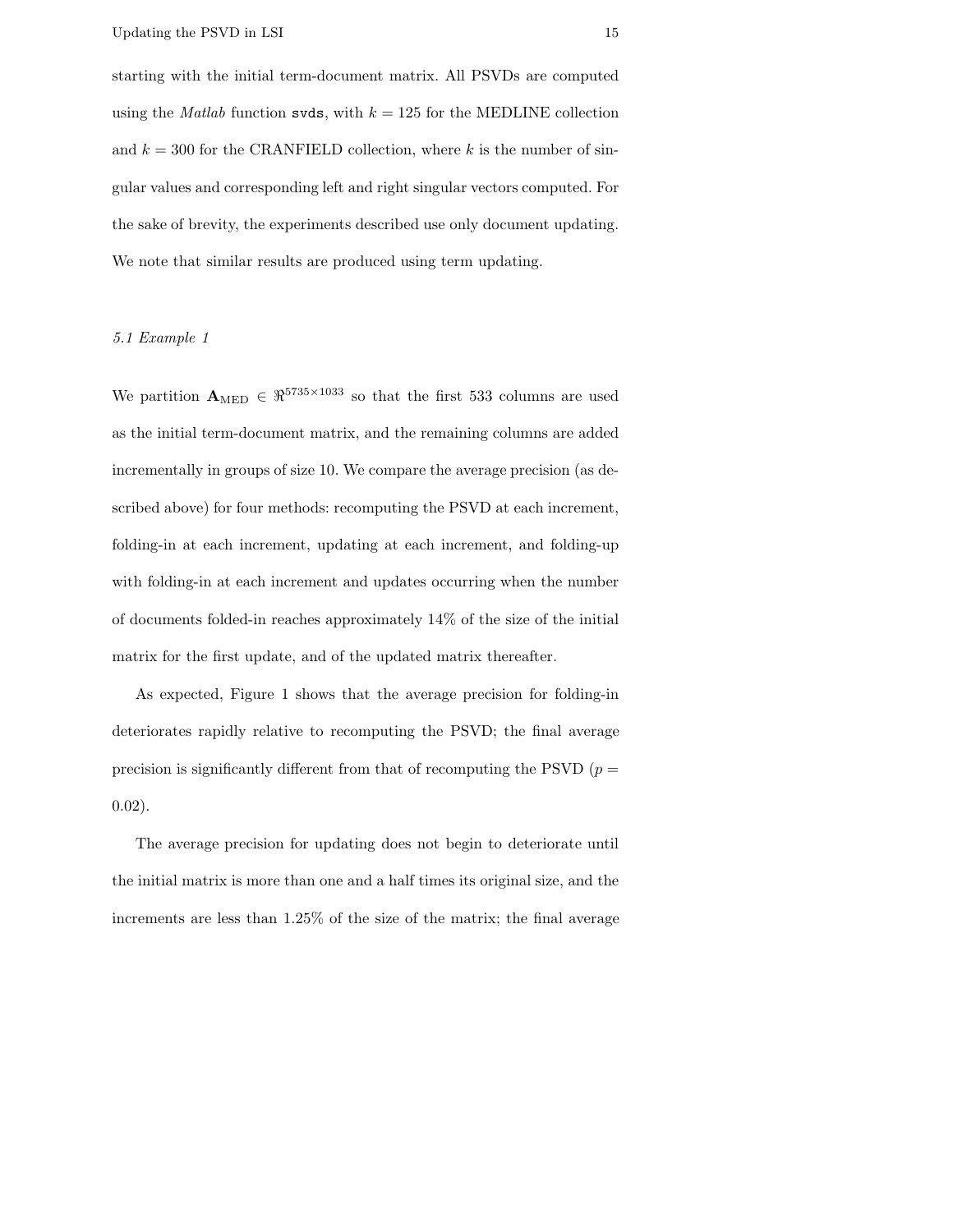precision is not significantly different from that of recomputing the PSVD  $(p = 0.89)$ . Although the deterioration is slight, it does indicate that doing many updates that are very small relative to the size of the matrix may eventually have a negative affect on the average precision. However, the savings in computation time compared to recomputing, as shown in Table 1, may more than compensate for this small deficiency; in this case, updating is more than 100 times faster than recomputing.

Figure 1 shows that in this example, folding-up actually outperforms the other methods for much of the time, and the final average precision is not significantly different than recomputing the SVD  $(p = 0.77)$ ; it is also faster than either recomputing or just updating. See Table 1 for a comparison of CPU times.

#### 5.2 Example 2

We partition  $\mathbf{A}_{\text{MED}} \in \mathbb{R}^{5735 \times 1033}$  so that the first 533 columns are used as the initial term-document matrix, and the remaining columns are added incrementally in groups of size 25. We compare the average precision for the four methods: recomputing the PSVD at each increment, folding-in at each increment, updating at each increment, and folding-up (as described in Example 5.1).

As in Figure 1, Figure 2 shows that the average precision for folding-in deteriorates rapidly relative to recomputing the PSVD; the final average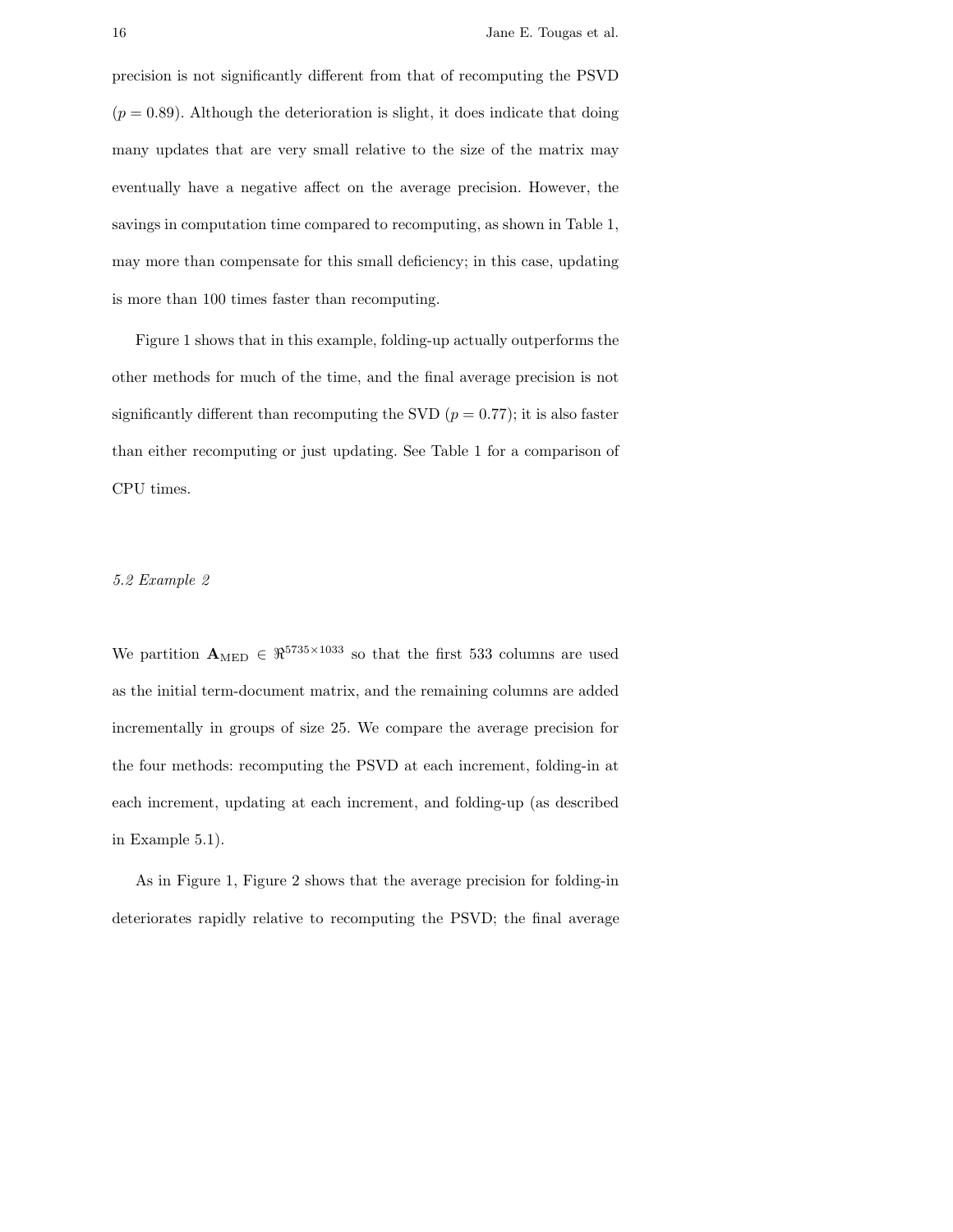The average precision for updating does not deteriorate relative to recomputing the PSVD, and indeed it is at times slightly better; the final average precision is not significantly different from that of recomputing the PSVD  $(p = 0.84)$ . These results suggest that updating in larger increments, relative to the size of the matrix, can give better average precision. Again, Table 1 shows that updating the PSVD is much faster than recomputing each time the term-matrix changes, but in these examples, folding-in is by far the fastest method.

Folding-up again outperforms the other methods in terms of precision at various points of the experiment; the final average precision is not significantly different from that of recomputing the PSVD  $(p = 0.88)$ . It also takes less computation time than recomputing the PSVD or simply updating it. Table 1 gives a comparison of the CPU times for the methods.

| Method      | CPU time         | CPU time         |
|-------------|------------------|------------------|
|             | Increments of 10 | Increments of 25 |
| Recomputing | 5001.60          | 2045.80          |
| Updating    | 43.07            | 22.33            |
| Folding-in  | 1.35             | 0.75             |
| Folding-up  | 15.76            | 13.14            |

Table 1 Comparison of total CPU times (seconds) for the MEDLINE collection,

with 500 documents added in groups of 10 and in groups of 25.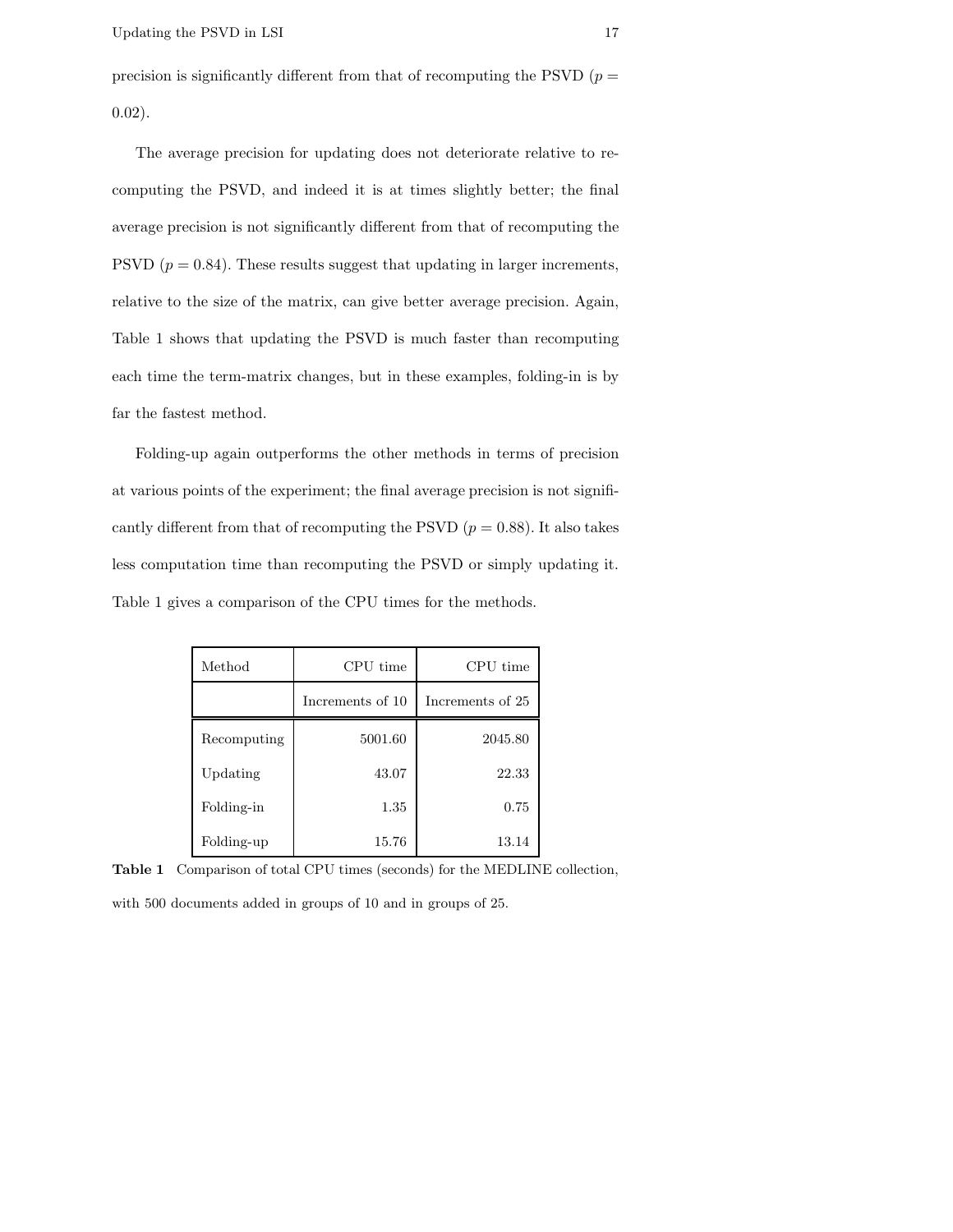



Fig. 1 Comparison of average precisions of four methods, for the MED-LINE collection, with 500 documents added in 50 groups of 10.

Fig. 2 Comparison of average precisions of four methods, for the MED-LINE collection, with 500 documents added in 20 groups of 25.

# 5.3 Example 3

We partition  $\mathbf{A}_{\text{CRAN}}\in\Re^{5321\times1400}$  such that the first 700 columns are used as the initial term-document matrix, and the remaining columns are added incrementally in groups of size 14. We compare the average precision for four methods: recomputing the PSVD at each increment, folding-in at each increment, updating at each increment, and folding-up with updates occurring when the number of documents folded-in reaches approximately 8% of the size of the initial matrix for the first update, and of the updated matrix thereafter. As expected, Figure 3 shows that the average precision for folding-in falls below that of the other methods; the final average precision is significantly different from that of recomputing the PSVD  $(p = 0.03)$ . We note that the overall average precision is low because no stemming of terms was done when the text collection was processed. The average pre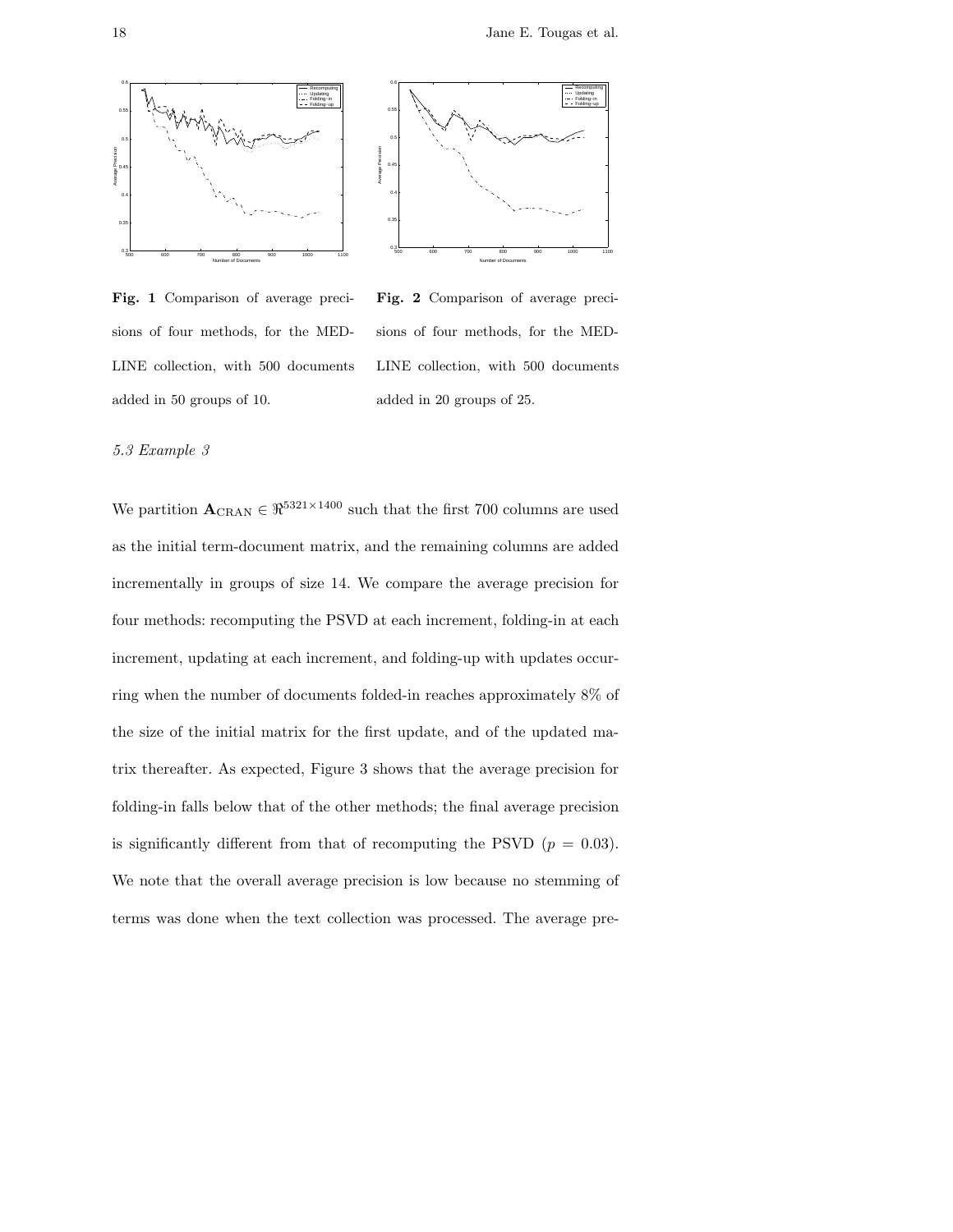cisions for recomputing and for updating the PSVD are very similar, with the final precisions not being significantly different  $(p = 0.94)$ , even though Table 2 shows that in this case, updating is more than 150 times faster than recomputing the PSVD. Figure 3 also shows that in this example, foldingup at times outperforms updating but otherwise performs similarly to both updating and recomputing the PSVD; the final average precision is not significantly different from that of recomputing the PSVD  $(p = 0.86)$ . Table 2 shows that folding-up is more than three times faster than updating, and more than 580 times faster than recomputing the PSVD at each increment.

# 5.4 Example 4

We partition  $\mathbf{A}_{\text{CRAN}} \in \mathbb{R}^{5321 \times 1400}$  such that the first 700 columns are used as the initial term-document matrix, and the remaining columns are added incrementally in groups of size 28. We again compare the average precision for four methods: recomputing the PSVD at each increment, folding-in at each increment, updating at each increment, and folding-up (as described in Example 5.1). As in Figure 3, Figure 4 shows that the average precision for folding-in falls below that of the other methods; the final average precision is significantly different from that of recomputing the PSVD  $(p = 0.03)$ . Again the average precision of recomputing and of updating the PSVD are again very similar; the final average precision is not significantly different than recomputing the SVD  $(p = 0.88)$ . Folding-in is by far the fastest method, but as Table 2 shows, updating is still more than 150 times faster than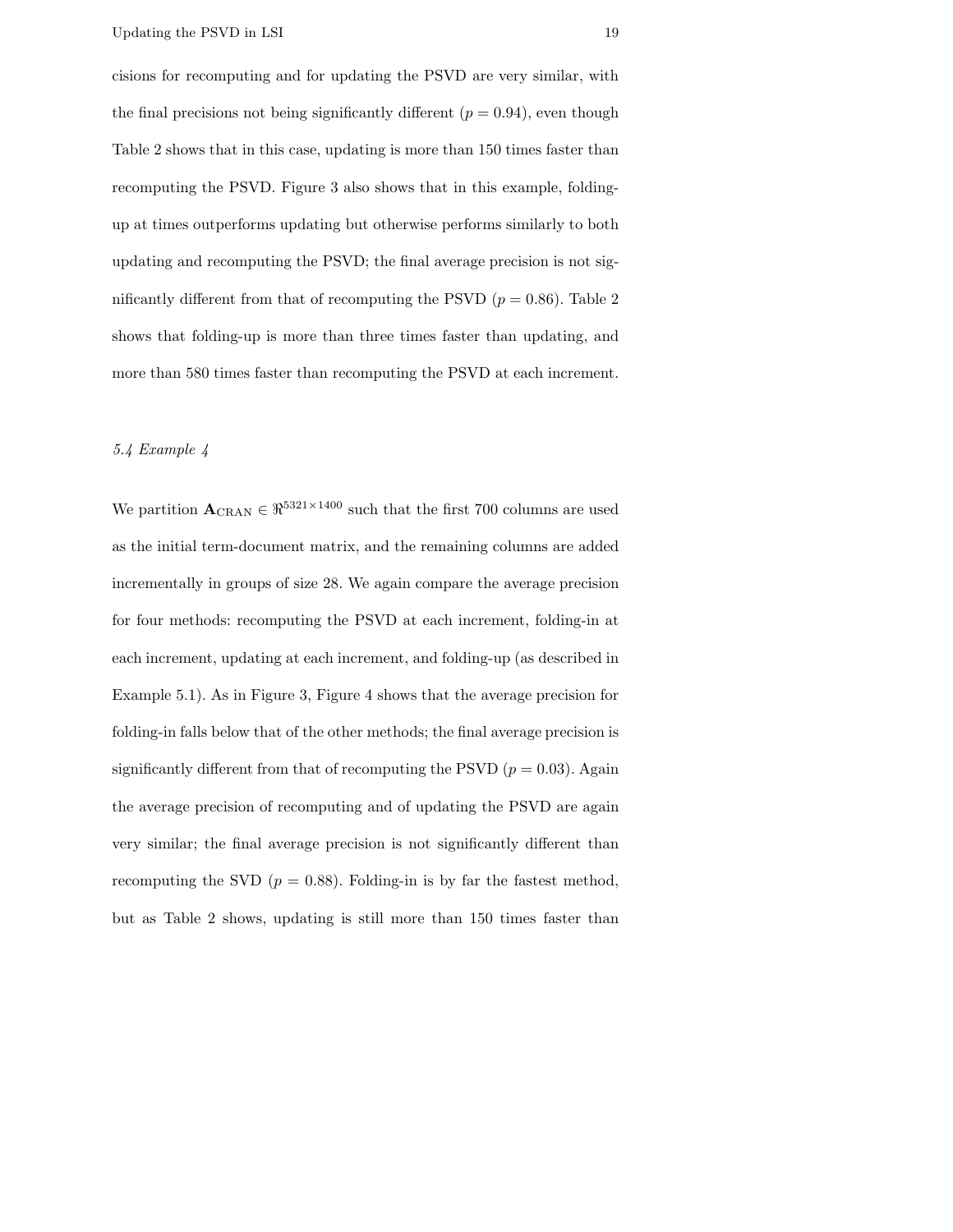recomputing the PSVD. Folding-up gives similar overall average precision to that of recomputing or updating the PSVD; the final average precision is not significantly different than recomputing the SVD  $(p = 0.90)$ . However, in this case is more than 300 times faster than recomputing, and it is almost twice as fast as updating.





Fig. 3 Comparison of average precisions of four methods, for the CRAN-FIELD collection, with 700 documents added in 50 groups of 14.

Fig. 4 Comparison of average precisions of four methods, for the CRAN-FIELD collection, with 700 documents added in 20 groups of 28.

#### 6 Conclusions

LSI makes heavy use of the PSVD in its implementation. Often, the termdocument matrix may need frequent changes when new documents and terms are added to the data collection. In such cases, it is beneficial to exploit the previously computed PSVD via updating. We have demonstrated that updating the PSVD of the term-document matrix each time these types of changes are made to the matrix is not only much faster (typically by an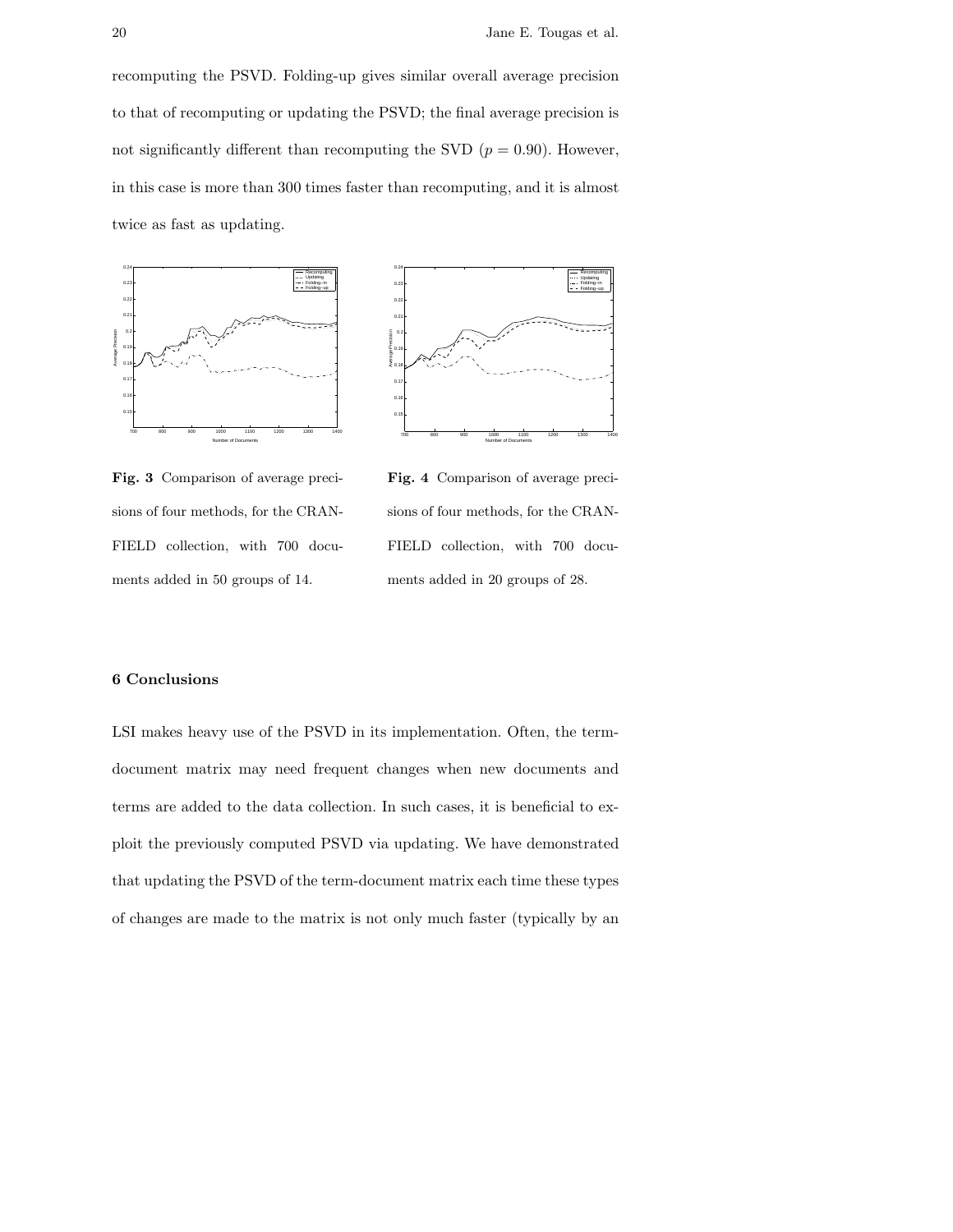| Method      | CPU time         | CPU time         |
|-------------|------------------|------------------|
|             | Increments of 14 | Increments of 28 |
| Recomputing | 51548.30         | 26335.33         |
| Updating    | 294.28           | 162.11           |
| Folding-in  | 7.27             | 4.13             |
| Folding-up  | 88.82            | 81.57            |

Table 2 Comparison of total CPU times (seconds) for the CRANFIELD collec-

tion, with 700 documents added in groups of 14 and in groups of 28.

order of magnitude) than recomputing the PSVD, but it also gives better average precision than the traditional method of folding-in documents and terms. We have also demonstrated that folding-up, a new approach that is a hybrid of folding-in and updating, gives better average precision than folding-in, with less computation time (typically by a factor of 2 or 3) than updating alone. Our examples also illustrate a viable method for determining when to perform the updating in the folding-up procedure based on the number of documents that are being added as a percentage of the size of the current term-document matrix. The folding-up method offers an excellent speed-up in computation time (typically by a factor of between 20 and 30), with little or no loss of overall average precision compared to recomputing the PSVD.